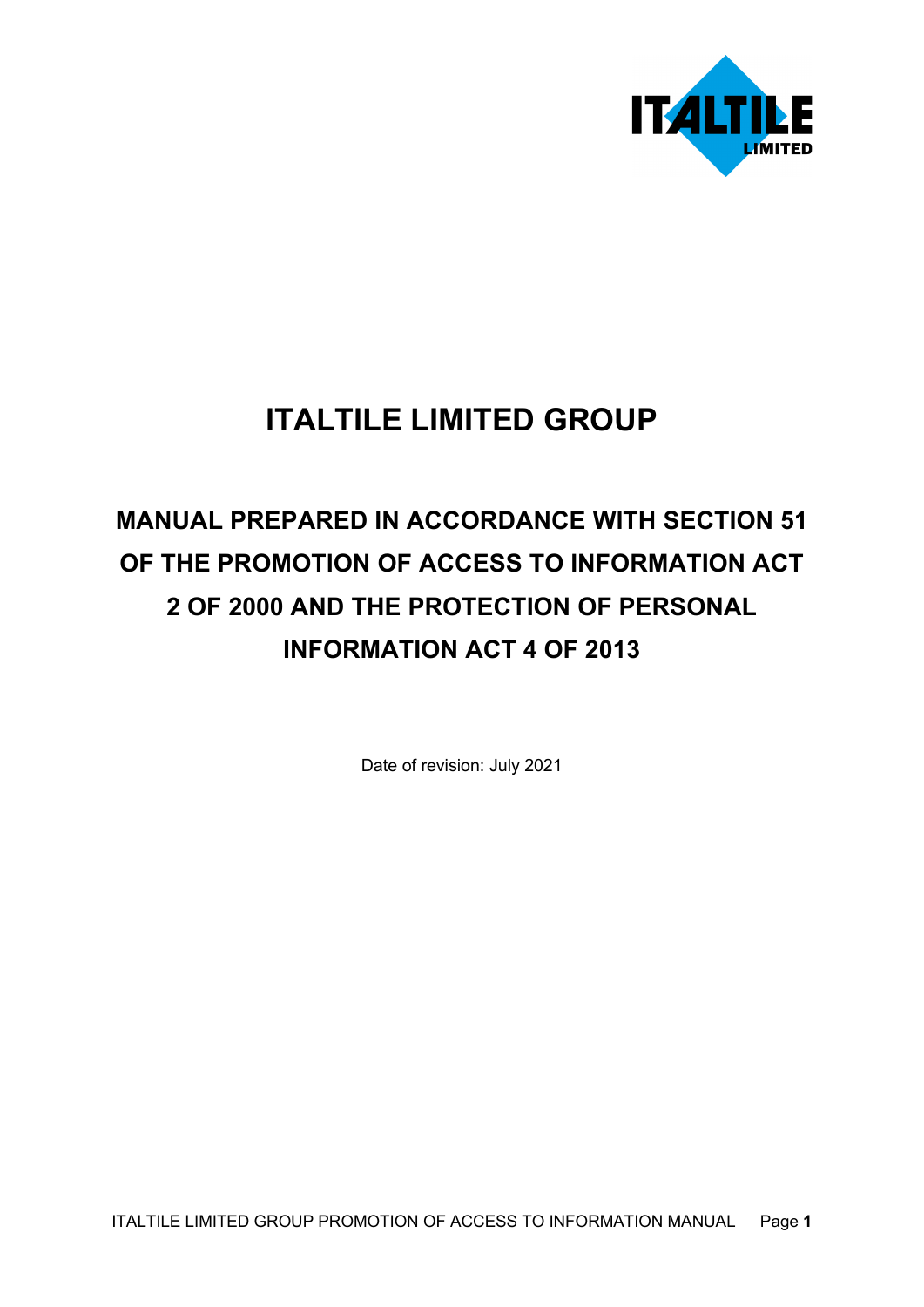

## **1. Introduction**

- 1.1. This manual is published pursuant to section 51 of the Promotion of Access to Information Act 2 of 2000 ("**PAIA**") which was promulgated in order to nurture an ethos which promotes transparency, accountability and effective governance of all private bodies. PAIA gives effect to section 32 of the Constitution of the Republic of South Africa, 1996, which provides for the right of access to information in a manner that affords persons a means/platform to obtain the records of private and public bodies as promptly and as efficiently as reasonably possible to endorse, including but not limited to, mechanisms and procedures that empower and educate all persons.
- 1.2. PAIA requires organisations to compile a manual as a guide to requesters of information. The Manual also serves to indicate the types of records held by the Italtile Group and the availability of such records from Italtile.
- 1.3. In addition, the manual explains how to access, or object to, or request correction or deletion of, personal information held by Italtile, in terms of sections 23, 24 and 25 of the Protection of Personal Information Act 4 of 2013 ("**POPIA**"), and the Regulations Relating to the Protection of Personal Information, 2017 ("**POPIA Regulations**").
- 1.4. This manual is not exhaustive of, nor does it comprehensively deal with, every procedure provided for in PAIA. Requestors are advised to familiarise themselves with the provisions of PAIA and POPIA before making any requests to Italtile in terms of these Acts. However, in terms of section 19 of PAIA, and Regulations 2 and 3 of the POPIA, Italtile will provide such assistance as is required in completing the necessary forms, by parties applying for access to information or personal information.
- 1.5. Italtile makes no representation and gives no undertaking or warranty that the information in this manual or any information provided by it to a requestor is complete or accurate, or that such information is fit for any purpose. All users of any such information use such information entirely at their own risk, and Italtile will not be liable for any loss, expense, liability or claims, howsoever arising, resulting from the use of this manual or of any information provided by Italtile or from any error therein.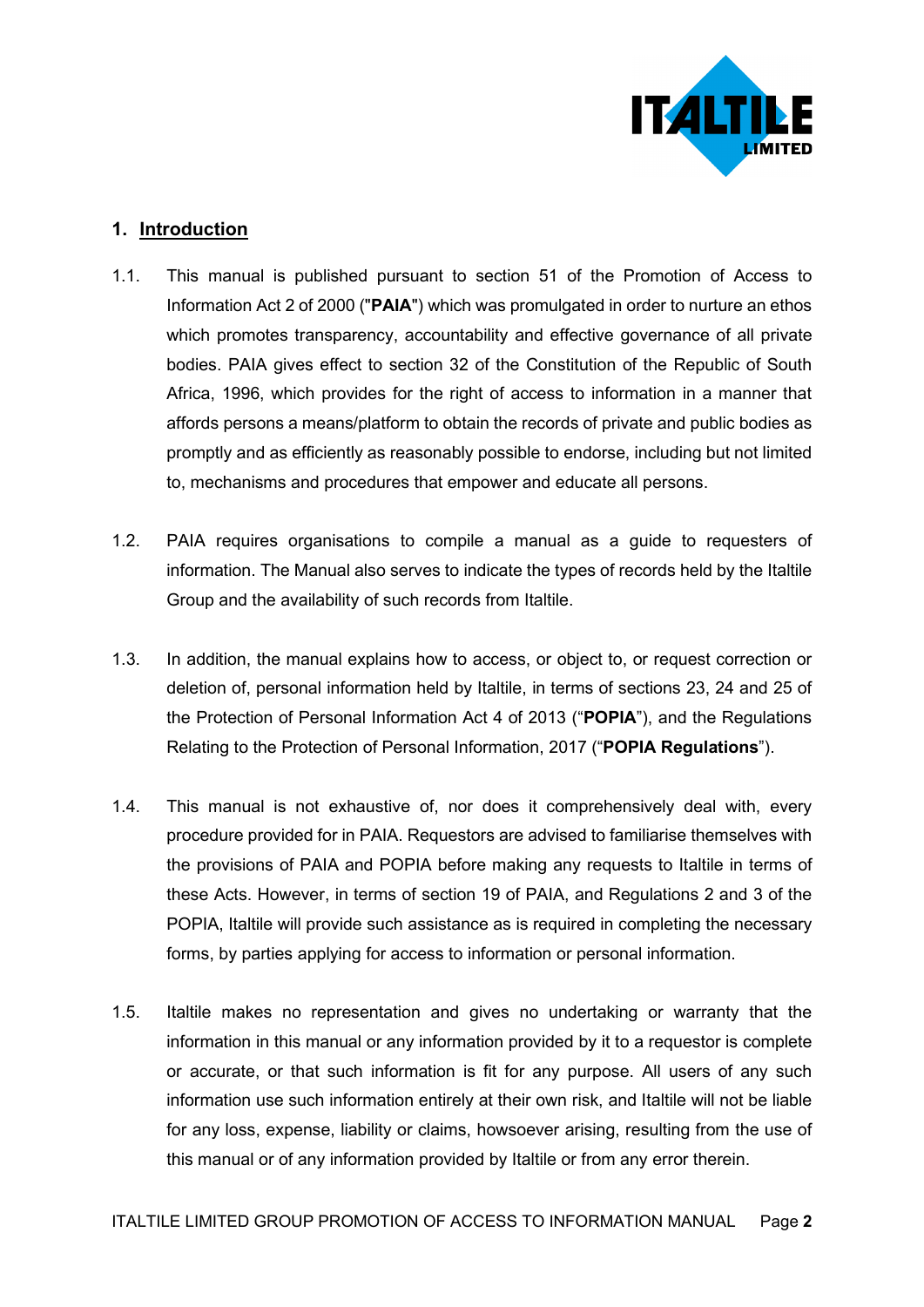

## **2. Background and Definitions**

- 2.1 Italtile is a proudly South African manufacturer, franchisor and retailer of tiles, bathroomware and other related home-finishing products. The Italtile Group's retail brands are CTM, Italtile Retail, TopT and U-Light, represented through a network of stores, including online webstores, in Southern and East Africa. The retail operation is strategically supported by a vertically integrated supply chain comprising key manufacturers (Ceramic Industries and Ezee Tile) and import operations and an extensive property portfolio.
- 2.2 In this manual, the following words shall bear the following meanings:
	- 2.2.1 "Italtile" Italtile Limited, a public company incorporated and registered in the Republic of South Africa, with registration no. 1955/000558/06;
	- 2.2.2 "Italtile Group" collectively or individually as the context may require, Italtile and its South African subsidiaries as listed in Annexure A;
	- 2.2.3 "Personnel" any person who works for or provides services or products to or on behalf of the Italtile Group and receives or is entitled to receive remuneration and any other person who assists in carrying out or conducting the business of the Italtile Group. This includes, without limitation, directors (executive and nonexecutive), all permanent, temporary and part-time staff, as well as contract workers; and
	- 2.2.4 "customer" any natural or juristic entity that receives services or products from the Italtile Group.
- 2.3 For more information on the Italtile Group and its structure and operations, please visit www.italtile.com.

## **3 Contact Details**

3.1 Requests for information to any of the entities listed in Annexure A can be directed to the Information Officer of Italtile:

| Name:      | <b>Brandon Wood</b> |
|------------|---------------------|
| Telephone: | $(011)$ 510 9049    |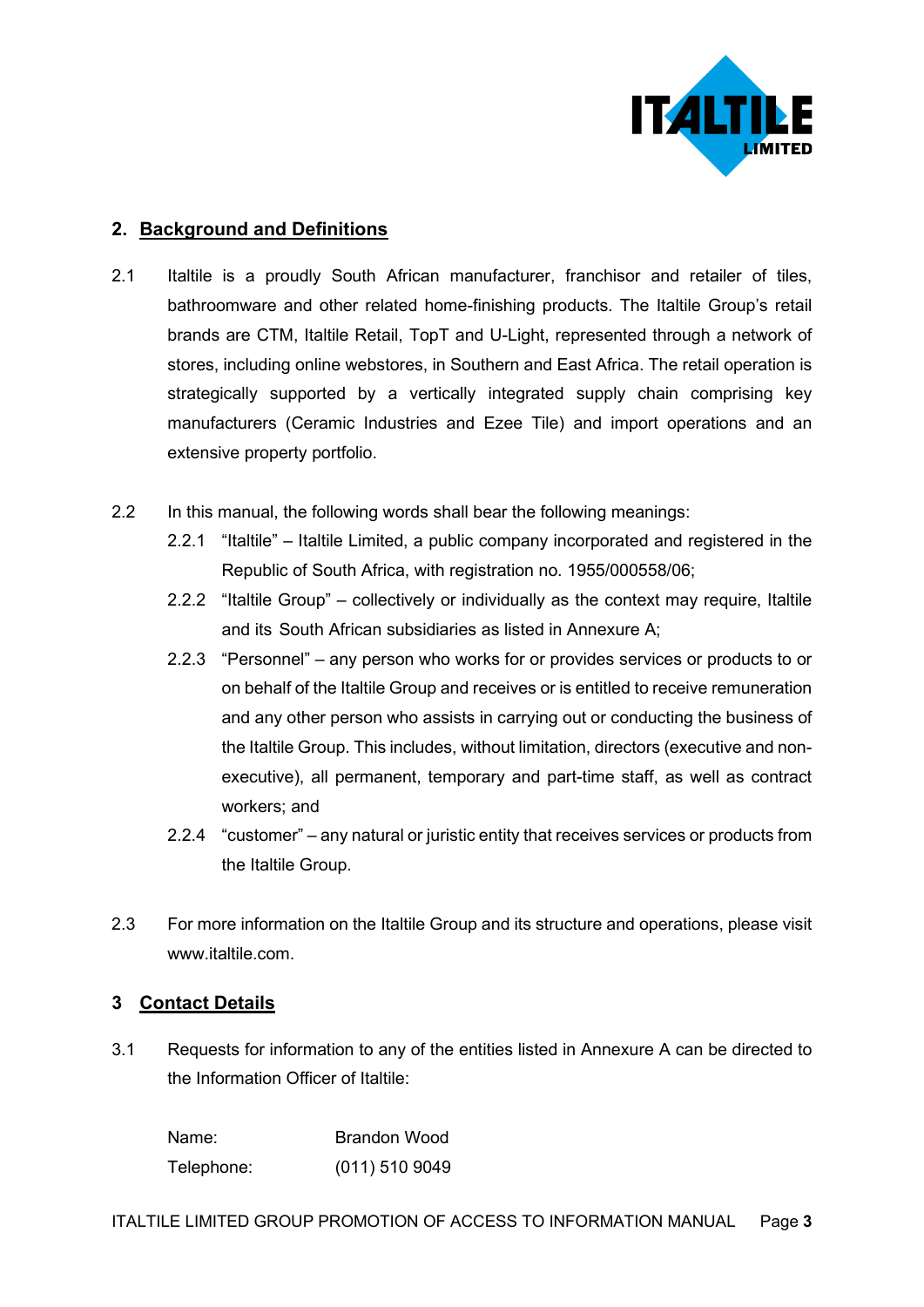

E-mail: wood[b@italtile.co.za](mailto:@italtile.co.za)

3.2 The contact details for the Head Office of Italtile are as follows

| Postal address:   | PO Box 1689, Randburg, 2125, Gauteng                            |
|-------------------|-----------------------------------------------------------------|
| Physical address: | The Italtile Building, Cnr William Nicol Drive and Peter Place, |
|                   | <b>Bryanston</b>                                                |
| Telephone:        | $(011)$ 510 9050                                                |

## **4 Guide on How to Use PAIA**

- 4.1 As of 1 July 2021, the Information Regulator will assume the functions of the South African Human Rights Commission ("SAHRC") and will be responsible for PAIA and POPIA queries.
- 4.2 As part of its functions, the Information Regulator will publish a guide on how to use PAIA and POPIA in the new dispensation. The Information Regulator has not yet published a guide to this effect.
- 4.3 The SAHRC has previously developed a guide with information on how to use PAIA. This guide is available on the SAHRC website https://www.sahrc.org.za.
- 4.4 Any information or queries related to the guide, or to PAIA or POPIA should be directed to:

Information Regulator JD House 27 Stiemens Street **Braamfontein** Johannesburg 2001

Telephone number: (012) 406 4818 Fax number: (086) 500 3351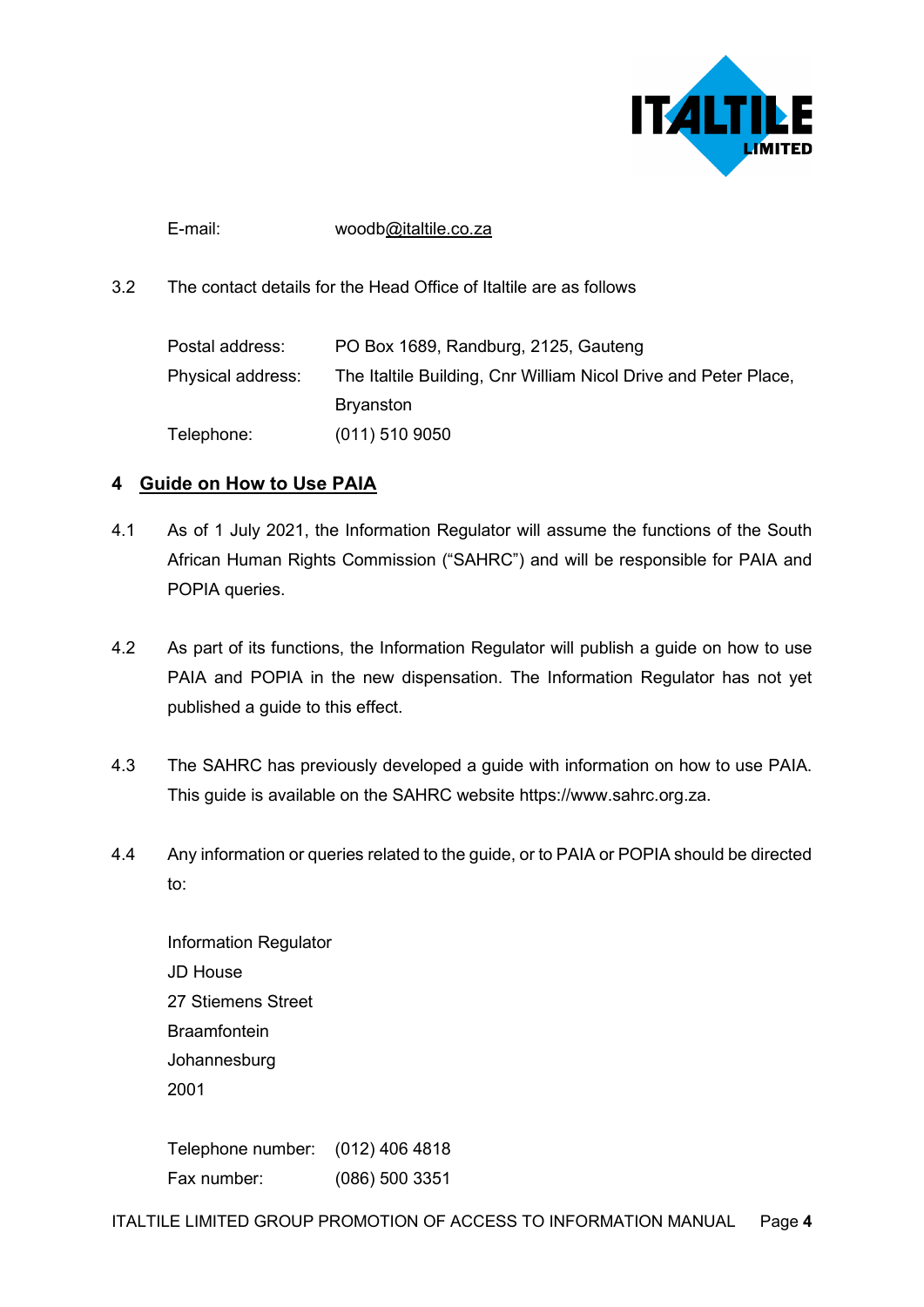

Website: www.justice.gov.za/inforeg E-mail: inforeg@justice.gov.za

## **5 Notice in Terms of Section 51(1)(C)**

- 5.1 At this stage no notices have been published by the Information Regulator on the categories of records automatically available without a person having to request access thereto in terms of PAIA.
- 5.2 The records that are located on the Italtile Group websites are however automatically available to any person requesting this information and it is therefore not necessary to apply for access thereto in terms of the PAIA.

# **6 Records Available in Accordance With Legislation in Terms of Section 51(1)(D)**

- 6.1 Insofar as may be applicable, the Italtile Group keeps records of information to the extent required in terms of, *inter alia*, the following legislation –
	- 6.1.1 Insolvency Act, No. 24 of 1936;
	- 6.1.2 Pension Funds Act, No. 24 of 1956;
	- 6.1.3 Income Tax Act, No. 58 of 1962;
	- 6.1.4 Companies Act, No. 61 of 1973;
	- 6.1.5 Companies Act, No. 71 2008;
	- 6.1.6 Protection of Personal Information Act, No. 4 of 2013;
	- 6.1.7 Competition Act, No. 89 of 1998;
	- 6.1.8 Consumer Protection Act (No. 68 of 2008);
	- 6.1.9 Copyright Act, No. 98 of 1978;
	- 6.1.10 Regional Services Councils Act, No. 109 of 1985;
	- 6.1.11 Value Added Tax Act, No. 89 of 1991;
	- 6.1.12 Occupational Health and Safety Act, No. 85 of 1993;
	- 6.1.13 Trade Marks Act, No. 194 of 1993;
	- 6.1.14 Compensation of Occupational Injuries and Diseases Act, No. 130 of 1993;
	- 6.1.15 Labour Relations Act, No. 66 of 1995;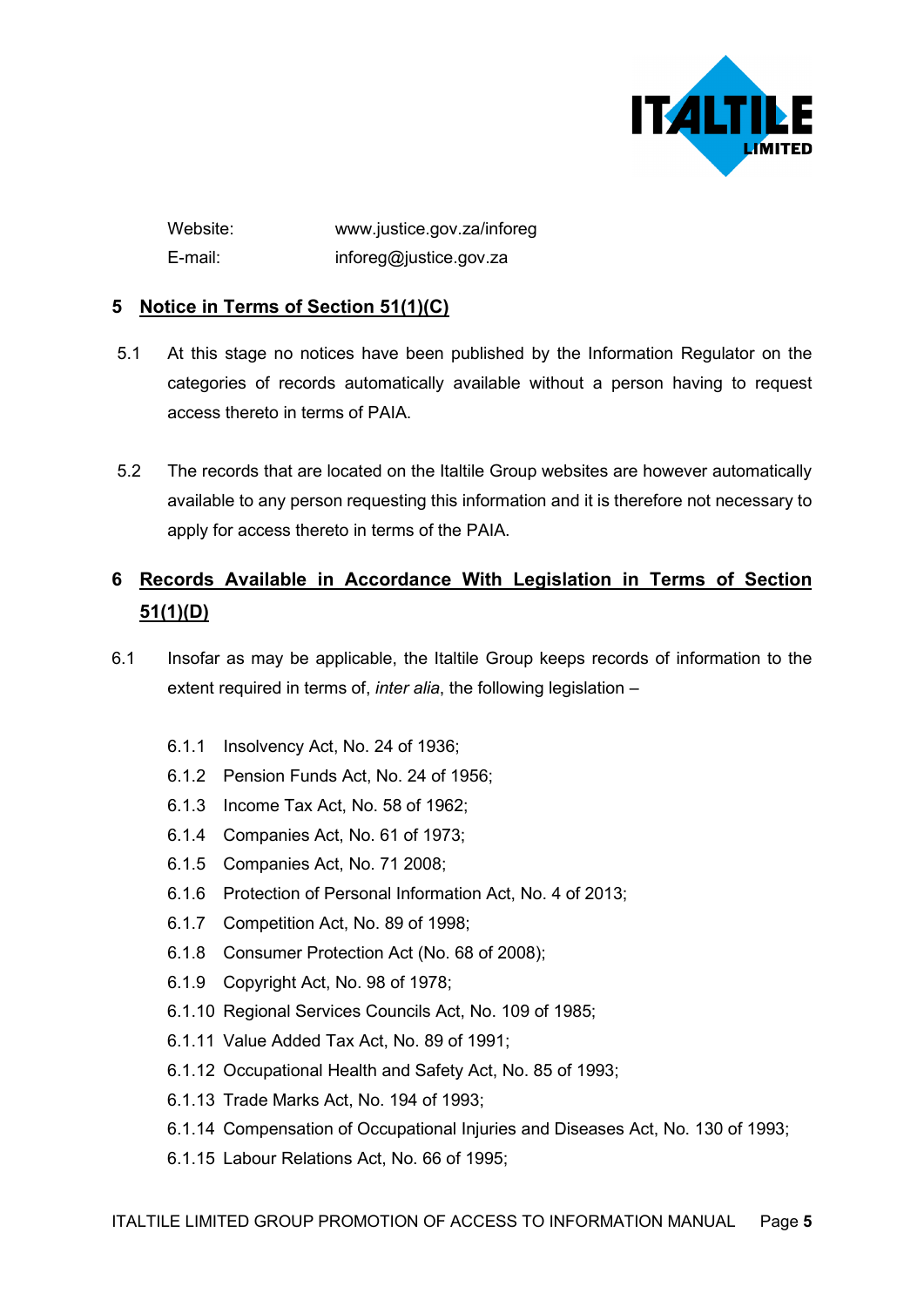

- 6.1.16 Basic Conditions of Employment Act, No. 75 of 1997;
- 6.1.17 Employment Equity Act, No. 55 of 1998;
- 6.1.18 Skills Development Act, No. 97 of 1998;
- 6.1.19 Medical Schemes Act, No. 131 of 1998;
- 6.1.20 Skills Development Levies Act, No. 9 of 1999;
- 6.1.21 Unemployment Insurance Act, No. 63 of 2001;
- 6.1.22 Financial Intelligence Centre Act, No. 38 of 2001;
- 6.1.23 Prevention of Organised Crime Act, No. 121 of 1998; and
- 6.1.24 Stock Exchanges Control Act, No. 1 of 1985.
- 6.2 The legislation referred to above is not exhaustive. Information and records held by the Italtile Group in terms of any of the abovementioned legislation will be made available in terms of the provisions of the relevant legislation, but without prejudice to the provisions of the Act.

## **7 Information Required in Terms of Section 51(1)**

The following table contains a description of the types of records / subjects on which the Italtile Group holds and the categories of records held on each subject:

| <b>Subject</b>           | <b>Description of record</b>                                   |
|--------------------------|----------------------------------------------------------------|
|                          | Company incorporation documents<br>$\bullet$                   |
|                          | Share register and certificates<br>٠                           |
|                          | Memorandum of Incorporation<br>$\bullet$                       |
| <b>Statutory records</b> | Minutes of meetings of the board of directors<br>$\bullet$     |
|                          | <b>Resolutions</b>                                             |
|                          | Records relating to the appointment of directors,<br>$\bullet$ |
|                          | auditors, and other officers                                   |
|                          | Pay-as-you-earn (PAYE) records<br>$\bullet$                    |
|                          | Documents issued to employees for income tax<br>٠              |
| Income tax               | purposes                                                       |
|                          | Records of payments made to South African<br>$\bullet$         |
|                          | Revenue Services on behalf of employees                        |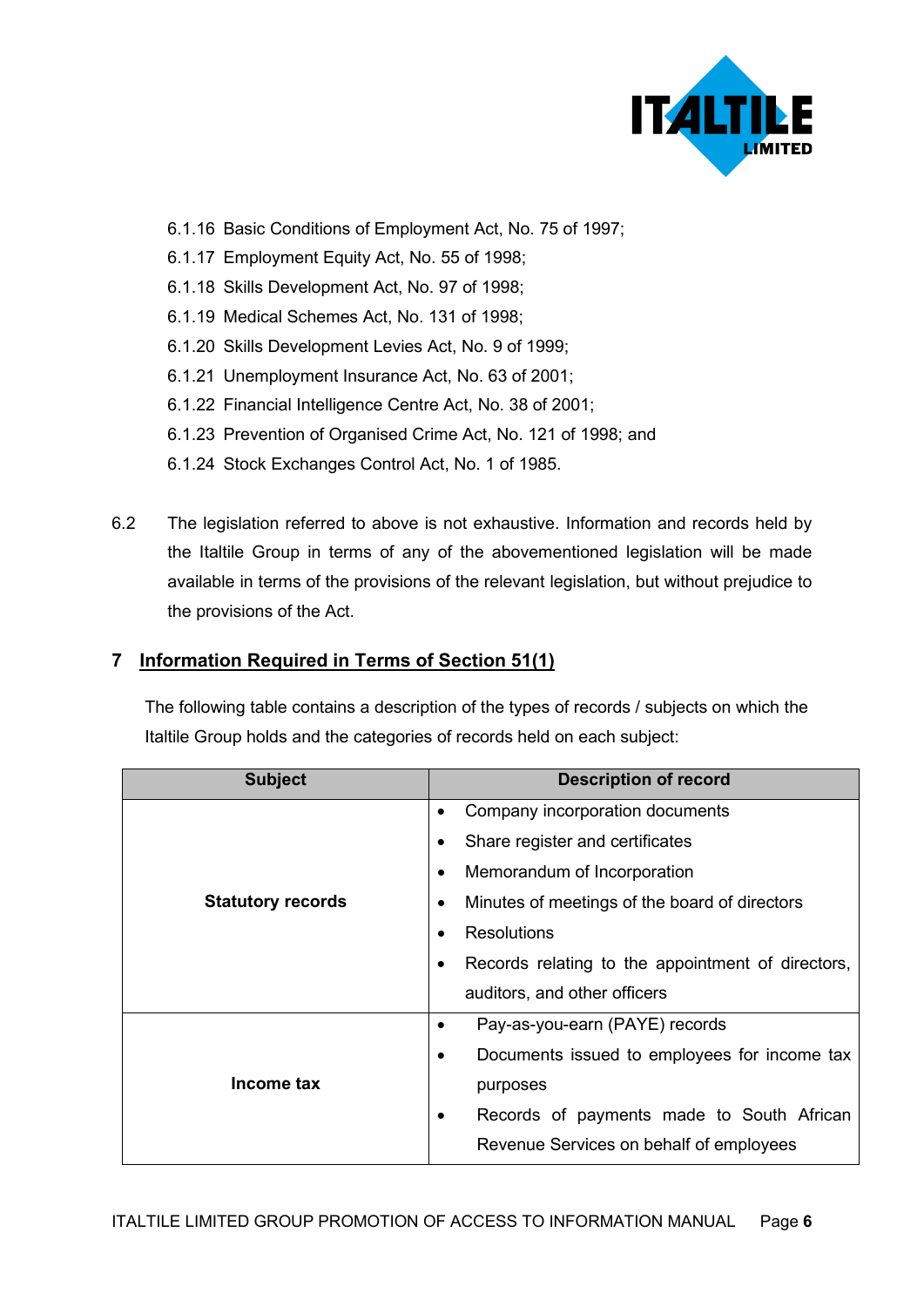

| <b>Subject</b>                  | <b>Description of record</b>                                   |
|---------------------------------|----------------------------------------------------------------|
|                                 | All or any statutory compliance<br>$\bullet$                   |
|                                 | Value Added Tax documentation<br>$\bullet$                     |
|                                 | Skills development levies<br>$\bullet$                         |
|                                 | Unemployment Insurance Fund<br>$\bullet$                       |
|                                 | Personnel documents and records<br>$\bullet$                   |
|                                 | <b>Employment contracts</b><br>$\bullet$                       |
|                                 | Medical aid records<br>$\bullet$                               |
|                                 | <b>Pension Fund records</b><br>$\bullet$                       |
|                                 | Disciplinary records<br>$\bullet$                              |
|                                 | Salary records<br>$\bullet$                                    |
| <b>Labour relations records</b> | Disciplinary code and / or procedures<br>٠                     |
|                                 | Internal performance evaluations<br>$\bullet$                  |
|                                 | Leave records<br>$\bullet$                                     |
|                                 | Training records<br>٠                                          |
|                                 | Training manuals<br>$\bullet$                                  |
|                                 | <b>Address lists</b><br>$\bullet$                              |
|                                 | Internal telephone lists<br>$\bullet$                          |
|                                 | Receipts<br>and<br>payments,<br>and<br>supporting<br>$\bullet$ |
|                                 | documentation thereof                                          |
| <b>Finance</b>                  | <b>Bank statements</b><br>$\bullet$                            |
|                                 | <b>Budgets</b>                                                 |
|                                 | Management accounts                                            |
|                                 | <b>Financial statements</b><br>$\bullet$                       |
|                                 | Asset registers<br>$\bullet$                                   |
|                                 | Orders, quotes and invoices<br>$\bullet$                       |
|                                 | Minutes of meetings<br>$\bullet$                               |
|                                 | Correspondence<br>$\bullet$                                    |
|                                 | Contracts<br>$\bullet$                                         |
| <b>Risk and compliance</b>      | <b>Testing certificates</b><br>$\bullet$                       |
|                                 | Policies and procedures<br>$\bullet$                           |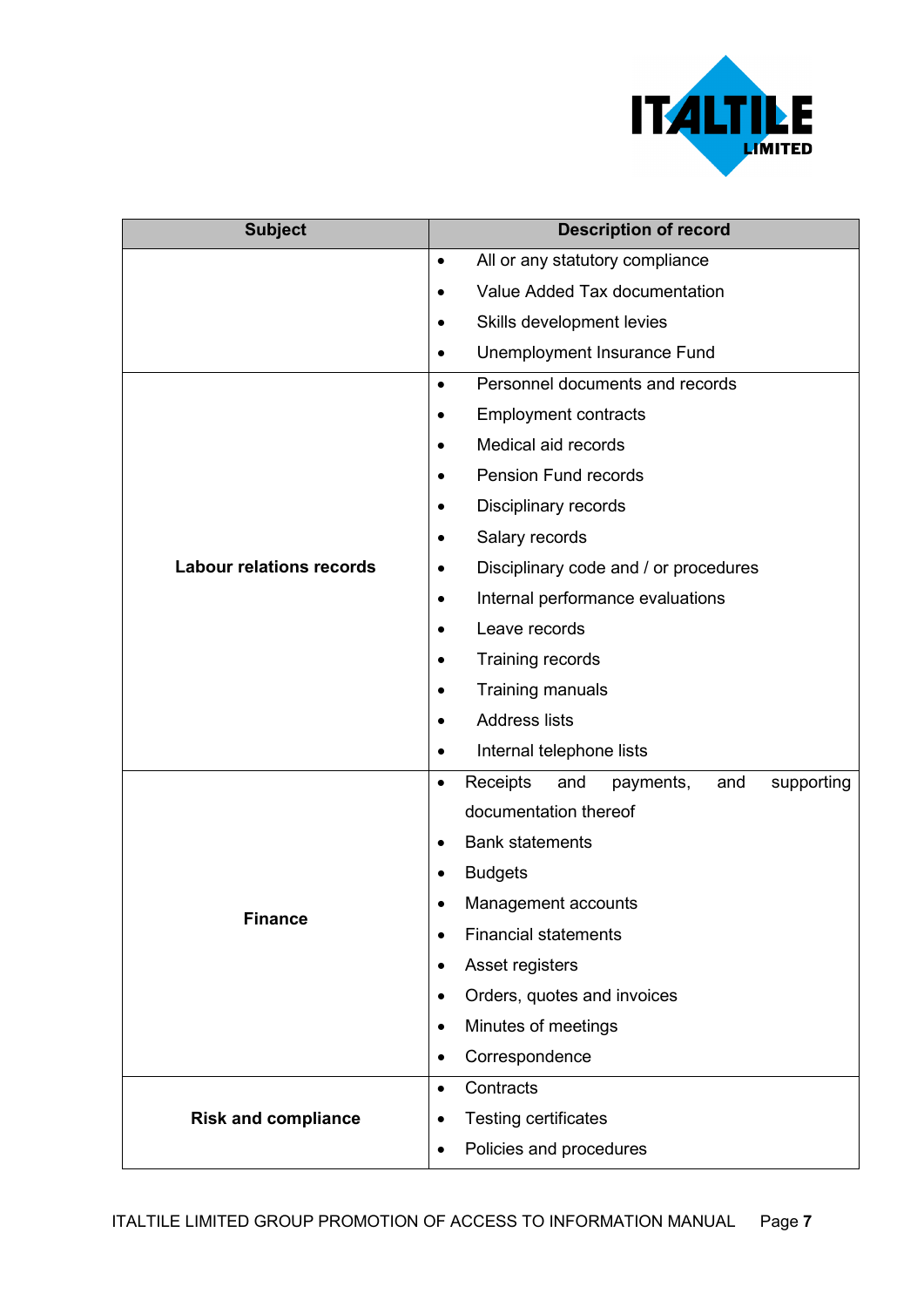

| <b>Subject</b> | <b>Description of record</b> |
|----------------|------------------------------|
|                | Compliance records           |

#### **8 Processing of Personal Information**

#### *8.1 POPIA*

- 8.1.1 Chapter 3 of POPIA provides for the minimum conditions for lawful processing of Personal Information. These conditions may not be derogated from unless specific exclusions apply as outlined in POPIA.
- 8.1.2 The Italtile Group processes personal information in accordance with POPIA. In terms of the Italtile Group's privacy policy, it will ensure that all processing conditions of POPIA are complied with at the time of processing of personal information. The Italtile Group processes personal information of both living and juristic persons.

#### *8.2 Purpose for processing of personal information*

The Italtile Group processes personal information for a number of reasons including, but not limited to:

- 8.2.1 provide requested services;
- 8.2.2 manage the commercial relationship with customers;
- 8.2.3 manage dispute resolution;
- 8.2.4 create and manage supplier relationships;
- 8.2.5 manage contracts, orders, deliveries, invoices and accounting;
- 8.2.6 sending quotation estimates;
- 8.2.7 processing and managing customer subscriptions;
- 8.2.8 collect statistical information and run analytics in order to improve services understand customers better;
- 8.2.9 general human resource and finance functions including those obligations imposed by legislation;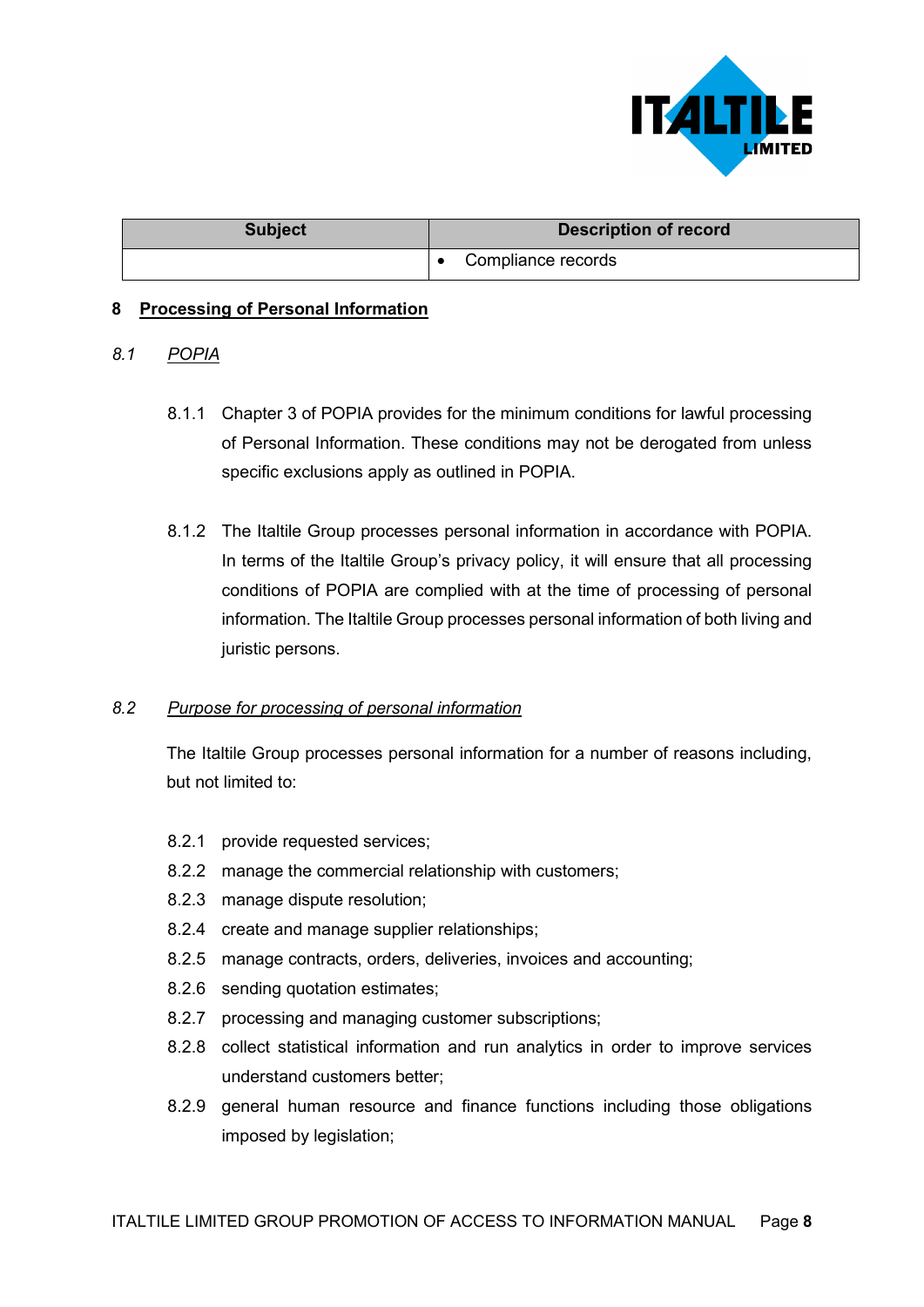

- 8.2.10 sending marketing communications and managing a list of customers who wish to not receive marketing material; and
- 8.2.11 to allow proper functioning of the website which includes, amongst others, proper display of content, interface personalisation and ensuring that the website is safe and secure to protect against misuse.

#### *8.3 Categories of data subjects*

The Italtile Group processes personal information relating to the following categories of data subjects:

- 8.3.1 customers;
- 8.3.2 shareholders;
- 8.3.3 beneficiaries;
- 8.3.4 directors;
- 8.3.5 employees and job applicants;
- 8.3.6 juristic entities (i.e. service providers, contractors, consultants)
- 8.3.7 complainants and enquirers;
- 8.3.8 visitors to premises;
- 8.3.9 individuals captured by CCTV images; and
- 8.3.10 individuals who have an interest in the products and services of the Italtile Group.

#### *8.4 Types of information (and special personal information) processed*

- 8.4.1 The Italtile Group processes the following types of personal information, amongst others:
	- 8.4.1.1 name and surname;
	- 8.4.1.2 email address and postal address (invoicing);
	- 8.4.1.3 phone number;
	- 8.4.1.4 transaction information (details regarding the service subscribed, transaction number);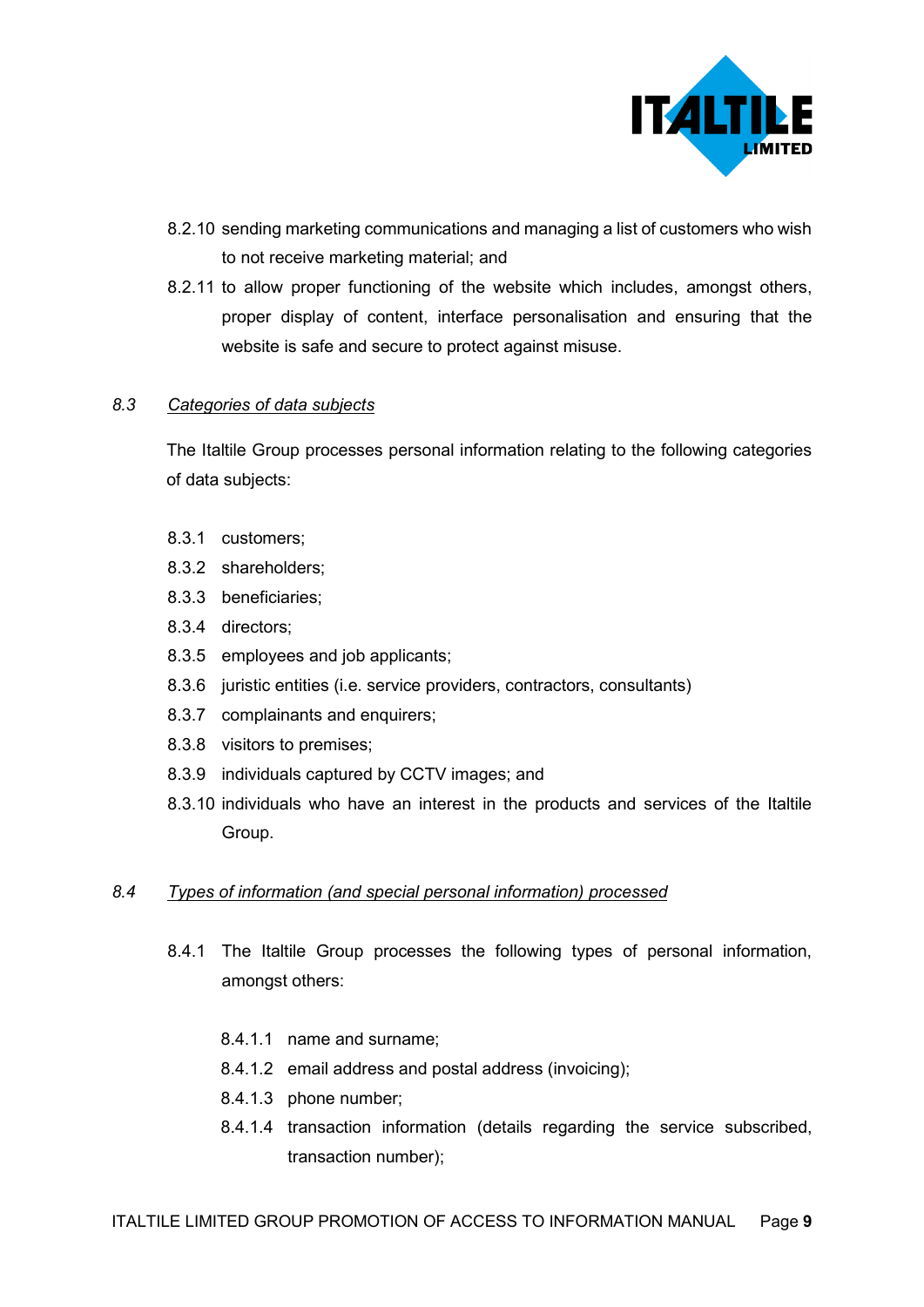

- 8.4.1.5 services history;
- 8.4.1.6 payment information;
- 8.4.1.7 data relating to the commercial relationship and details regarding the service subscribed (including duration and any correspondence);
- 8.4.1.8 billing data; and
- 8.4.1.9 information collected by cookies or similar technologies.
- 8.4.2 Please refer to the Italtile Group privacy policy for further information, which is available on its websites.

#### *8.5 Disclosure of personal information*

- 8.5.1 The Italtile Group may disclose personal information to third parties who are involved in the delivery of products and services such as trusted service providers (sub-contractors).
- 8.5.2 Where the Italtile Group discloses personal information to any third party, the latter will be obliged to use that personal information for the reasons and purposes it was disclosed for. To this end, the Italtile Group has agreements in place with these third parties to ensure this and to ensure an adequate level of security and confidentiality for personal information.
- 8.5.3 The Italtile Group may be obliged to disclose personal information where it has a duty to disclose in terms of law or where it believes it is necessary to protect its rights.

#### *8.6 Trans-border/Cross border flows of personal information*

Section 72 of POPIA provides that personal information may only be transferred out of the Republic of South Africa if certain conditions are satisfied. The Italtile Group complies with the conditions set out in section 72 of POPIA in respect of all cross border transfers of personal information.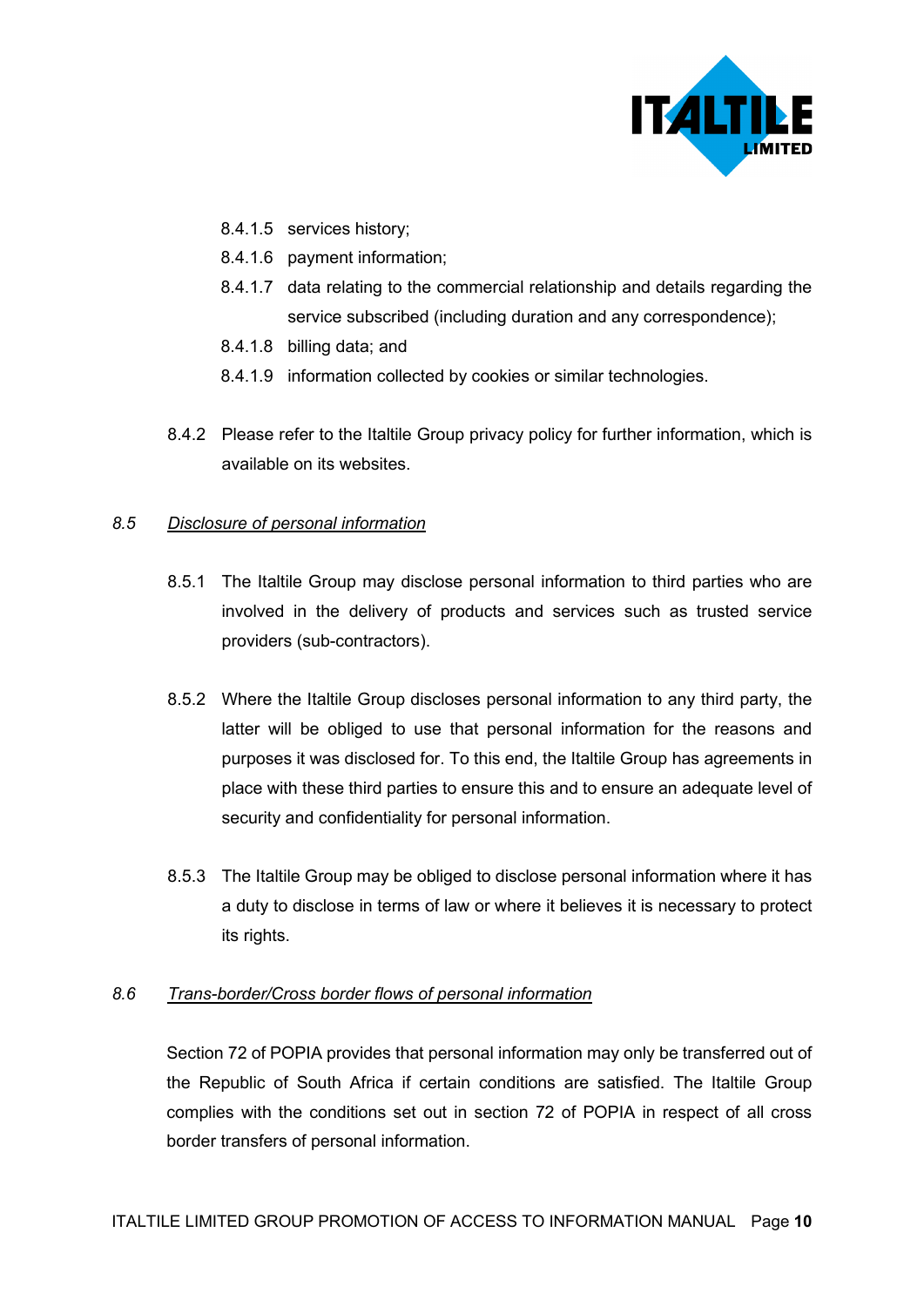

#### *8.7 General description of information security measures*

- 8.7.1 The Italtile Group takes reasonable and appropriate technical and organisational measures to ensure that personal information is kept secure and is protected against unauthorised or unlawful processing, accidental loss, destruction or damage, alteration disclosure or access. The Italtile Group contractually requires that service providers who handle personal information for it do the same.
- 8.7.2 The Italtile Group, on a regular basis, reviews the security controls and related to processes to ensure that personal information is secure.

#### **9 How to Request Access to a Record**

- 9.1 To request a record in terms of PAIA, the requestor must complete the prescribed form attached to this manual as **Annexure C**. This request must be sent to the Information Officer at the addresses provided at paragraph 3.1.
- 9.2 For POPIA-related requests to object to the processing of personal information, correct or delete personal information, the request must be made in writing on the applicable prescribed Form 1 (objection) or Form 2 (correction or deletion), which are attached to this Manual as **Annexure D**.
- 9.3 The requestor must provide sufficient detail to enable the Information Officer to identify the record(s) requested and the requestor. The requestor must indicate which form of access is required, identify the right that he/she is seeking to exercise or protect and provide an explanation of why the requested record is required for the exercise or protection of that right.
- 9.4 If the request is made on behalf of another person, the requestor must submit proof of the capacity in which the requestor is making the request, to the reasonable satisfaction of the Information Officer.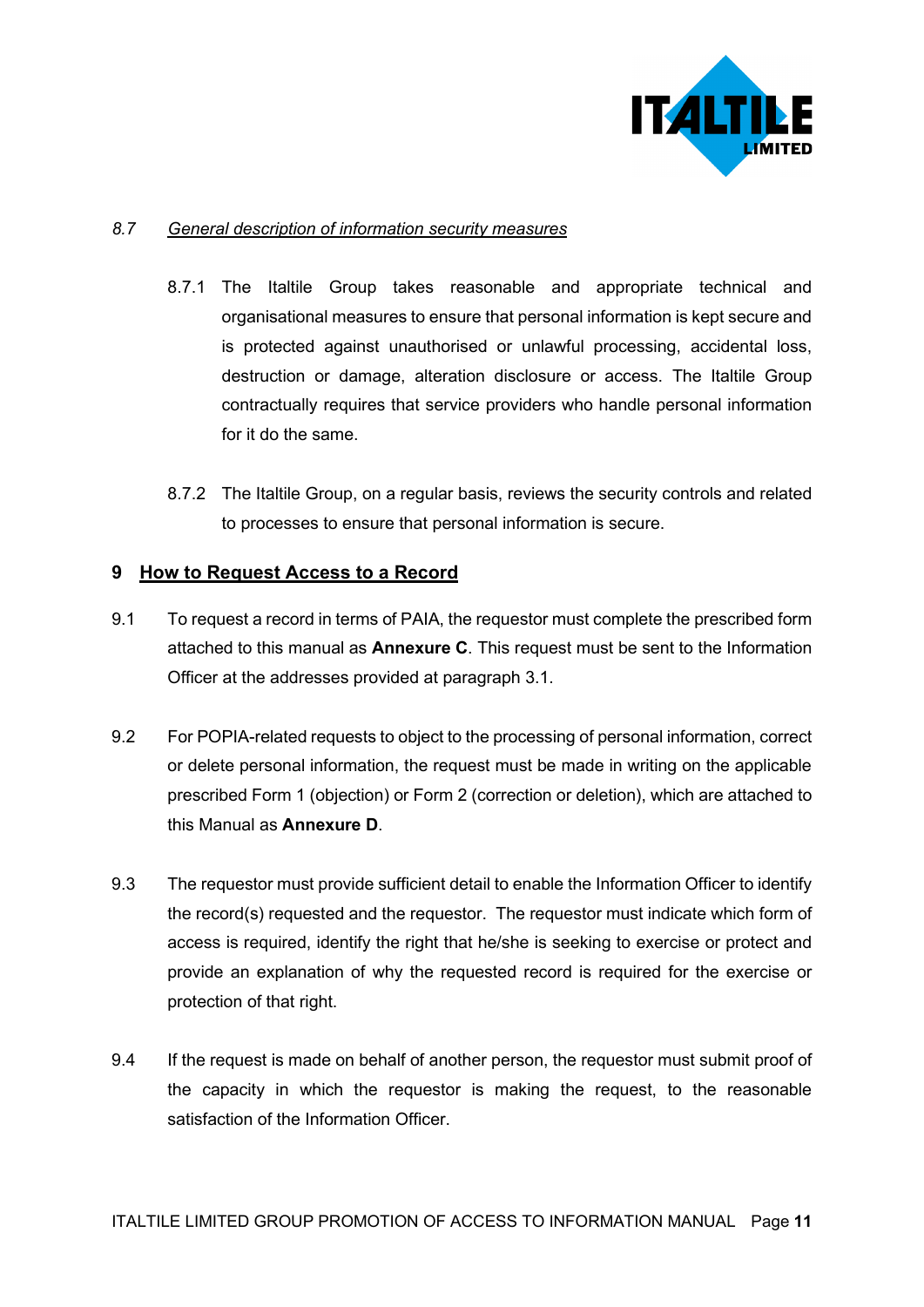

9.5 PAIA makes provision for certain grounds upon which a request for access to information must be refused. On this basis, the Information Officer will make a decision whether or not to grant a request for access to information.

#### **10 Fees**

- 10.1 PAIA provides for the payment of two types of fees, namely:
	- 10.1.1 a request fee, which will be a standard fee; and
	- 10.1.2 an access fee, which must be calculated by taking into account production costs, search and preparation time and cost, as well as postal costs.
- 10.2 When a request is received by the Italtile Group, it shall by notice require the requester, other than a personal requester, to pay the prescribed request fee (if any), before further processing of such request.
- 10.3 If the search for the record has been made and the preparation of the record for disclosure, including arrangement to make it available in the requested form, requires more than the hours prescribed in the regulations for this purpose, the Italtile Group shall notify the requester to pay as a deposit the prescribed portion (being not more than one third) of the access fee which would be payable if the request is granted.
- 10.4 A requester whose request for access to a record has been granted must pay an access fee for reproduction and for search and preparation time, and for any time reasonably required in excess of the prescribed hours, including making arrangements to make it available in the requested format.
- 10.5 If a deposit has been paid in respect of a request for access which is refused, the Italtile Group must repay the deposit to the requester.
- 10.6 The Italtile Group is entitled to withhold access to a record until the requester has paid the applicable fees set out in **Annexure B**.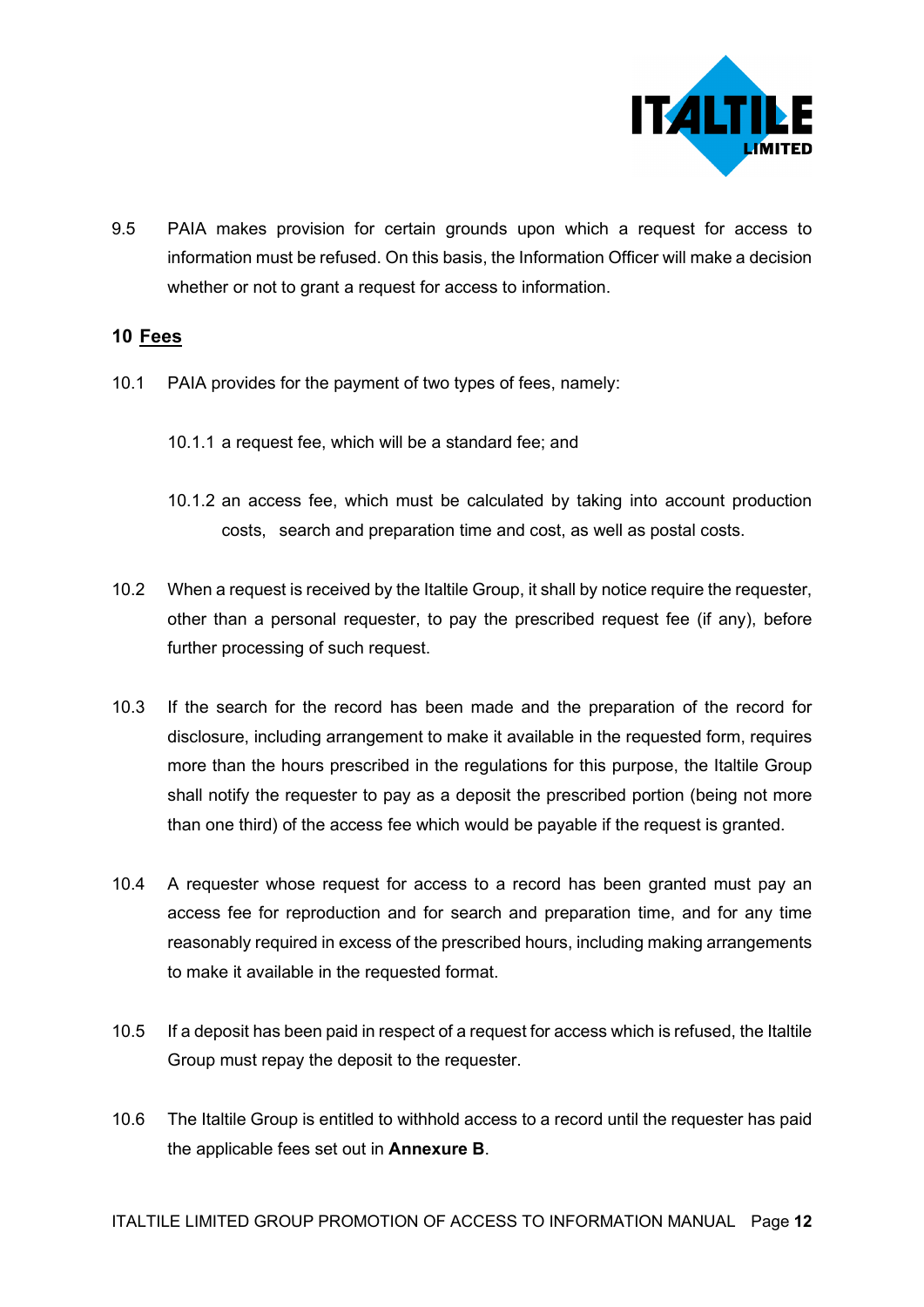

- 10.7 In terms of POPIA, a data subject has the right to request the Italtile Group to confirm, free of charge, whether or not it holds personal information about the data subject and to request from the Italtile Group the record or a description of the personal information held, including information about the identity of all third parties, or categories of third parties, who have, or have had, access to the information.
- 10.8 POPIA further provides that where the data subject is required to pay a fee for services provided to them, The Italtile Group must provide the data subject with a written estimate of the payable amount before providing the service and may require that the requestor pay a deposit for all or part of the fee.

## **11 Applicable Time Periods**

- 11.1 The Italtile Group will inform the requester within 30 days after receipt of the request of its decision whether or not to grant the request.
- 11.2 The 30 day period may be extended by a further period of not more than 30 days if the request is for a large number of records or requires a search through a large number of records and compliance with the original period would unreasonably interfere with the activities of the Italtile Group or the records are not located at its premises.

## **12 Outcome of the Request (Grant or Refusing)**

Should the request be refused, the notice will state adequate reasons for the refusal, including the provisions of the PAIA relied upon; and that the requester may lodge an application with a Court against the refusal of the request.

#### **13 Grounds for Refusal of Access to Records**

- 13.1 In terms of Section 62 to 69 of PAIA access granted to a record may be refused on one or more of the following grounds:
	- 13.1.1 protection of privacy to a third party who is a natural person;
	- 13.1.2 protection of the commercial information of a third party;
	- 13.1.3 protection of certain confidential information of a third person;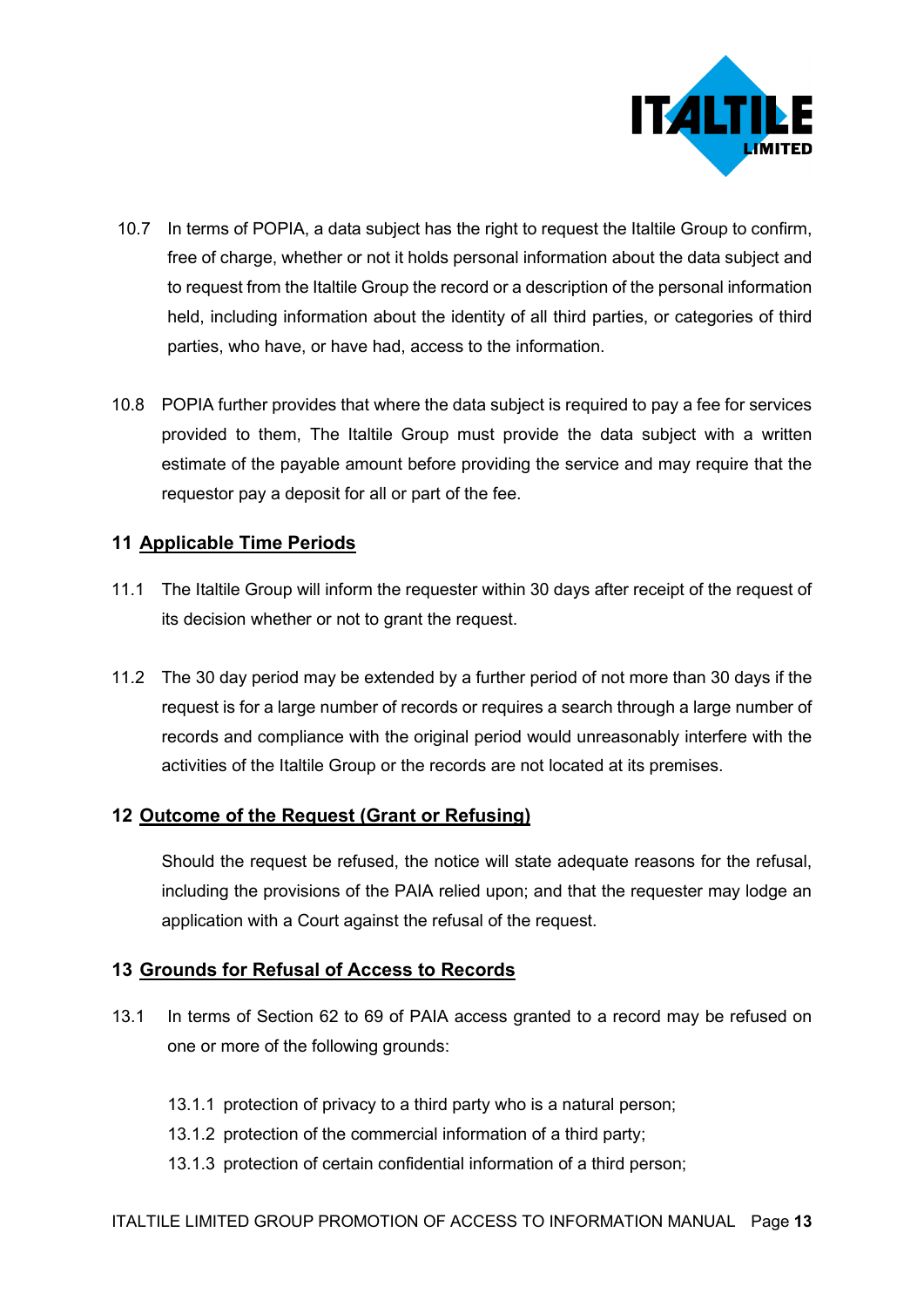

- 13.1.4 protection of the safety of individuals and the protection of property;
- 13.1.5 protection of records privileged from production and legal proceedings;
- 13.1.6 the commercial information of the Italtile Group; and
- 13.1.7 the protection of research information of a third party.
- 13.2 Despite any provisions of PAIA, a request must be granted if the disclosure of the record would reveal evidence of substantial contravention of, or failure to comply with, the law or imminent and serious public safety or environment risk, and the public interest in the disclosure of the record clearly outweighs the harm contemplated (section 70 of PAIA).

## **14 Remedies Available When a Request is Refused**

Should the requester be dissatisfied with the Information Officer's decision to refuse access, that person may within 30 days after notification of the refusal apply to a Court for the appropriate relief.

#### **15 Availability of the Manual**

This manual is available in electronic and hard copies in English. The hard copies are available at the head office of Italtile as contained in paragraph 3.2. The electronic version of this manual is available on the website of Italtile.

#### **16 Updating of the Manual**

This manual will be reviewed and updated, if necessary, on a periodic basis but no less than once each year.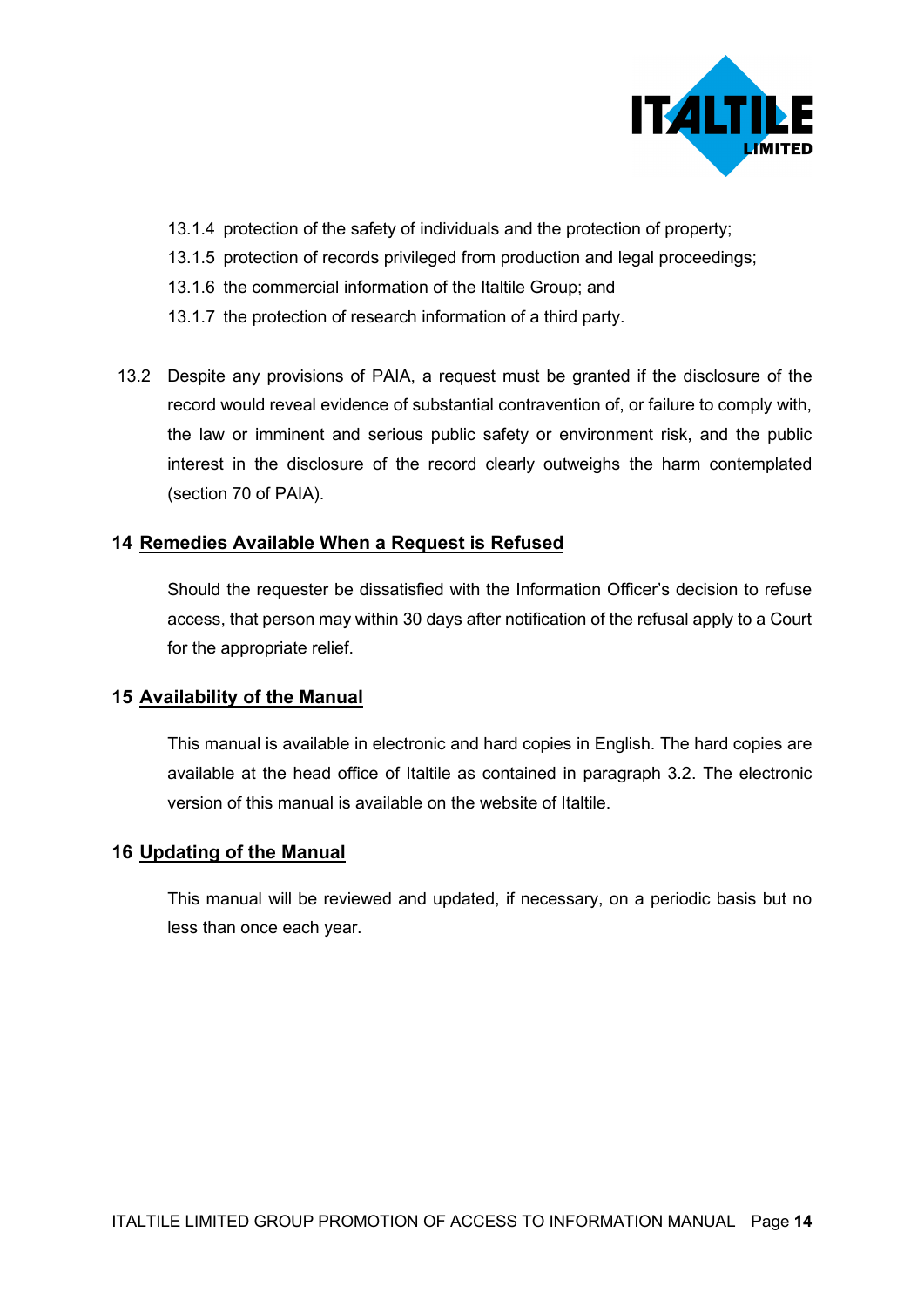

## **Annexure A – Group Entities**

| <b>Company Name</b>                                          | <b>Registration</b> |
|--------------------------------------------------------------|---------------------|
|                                                              | <b>Number</b>       |
| <b>Italtile Limited</b>                                      | 1955/000558/06      |
| Italtile Ceramics Proprietary Limited                        | 1981/007176/07      |
| Italtile Franchising Proprietary Limited                     | 1991/005995/07      |
| <b>Allmuss Properties Proprietary Limited</b>                | 1982/002369/07      |
| Emerald Sky Trading 736 Proprietary Limited                  | 2008/005425/07      |
| F. B. Ashman Proprietary Limited                             | 1968/013564/07      |
| Penates Logistics Proprietary Limited                        | 2005/009572/07      |
| Magnolia Ridge Properties 291 Proprietary Limited            | 2005/012452/07      |
| International Tap Distributors Proprietary Limited           | 2001/002753/07      |
| Cedar Point Trading 326 Proprietary Limited                  | 2009/001316/07      |
| Italtile Foreign Holdings Proprietary Limited                | 2006/032858/07      |
| <b>Italtile Retail Proprietary Limited</b>                   | 2007/016836/07      |
| <b>TopT Ceramics Proprietary Limited</b>                     | 2009/016654/07      |
| <b>U-Light Proprietary Limited</b>                           | 2018/058388/07      |
| Ceramic Industries Proprietary Limited                       | 1982/008520/07      |
| Sphinx Acrylic Bathroomware Proprietary Limited              | 1990/001988/07      |
| National Ceramic Industries South Africa Proprietary Limited | 1952/001733/07      |
| Aquarella Investments 389 Proprietary Limited                | 2006/018898/07      |
| East Cape Quarries Proprietary Limited                       | 1972/012082/07      |
| Mayfield Clays Proprietary Limited                           | 1997/004448/07      |
| Ezee Tile Adhesive Manufacturers Proprietary Limited         | 1998/016374/07      |
| Ezee Tile Adhesive Manufacturers (Free State) Proprietary    | 2003/020747/07      |
| Limited                                                      |                     |
| <b>Italtile and Ceramic Foundation Trust</b>                 | IT1385/2012         |
| Italtile Share Incentive Trust                               | IT409/93            |
| <b>Italtile Empowerment Trust</b>                            | IT8366/2007         |
| <b>Italtile Retention Scheme Trust</b>                       | IT892/2020(G)       |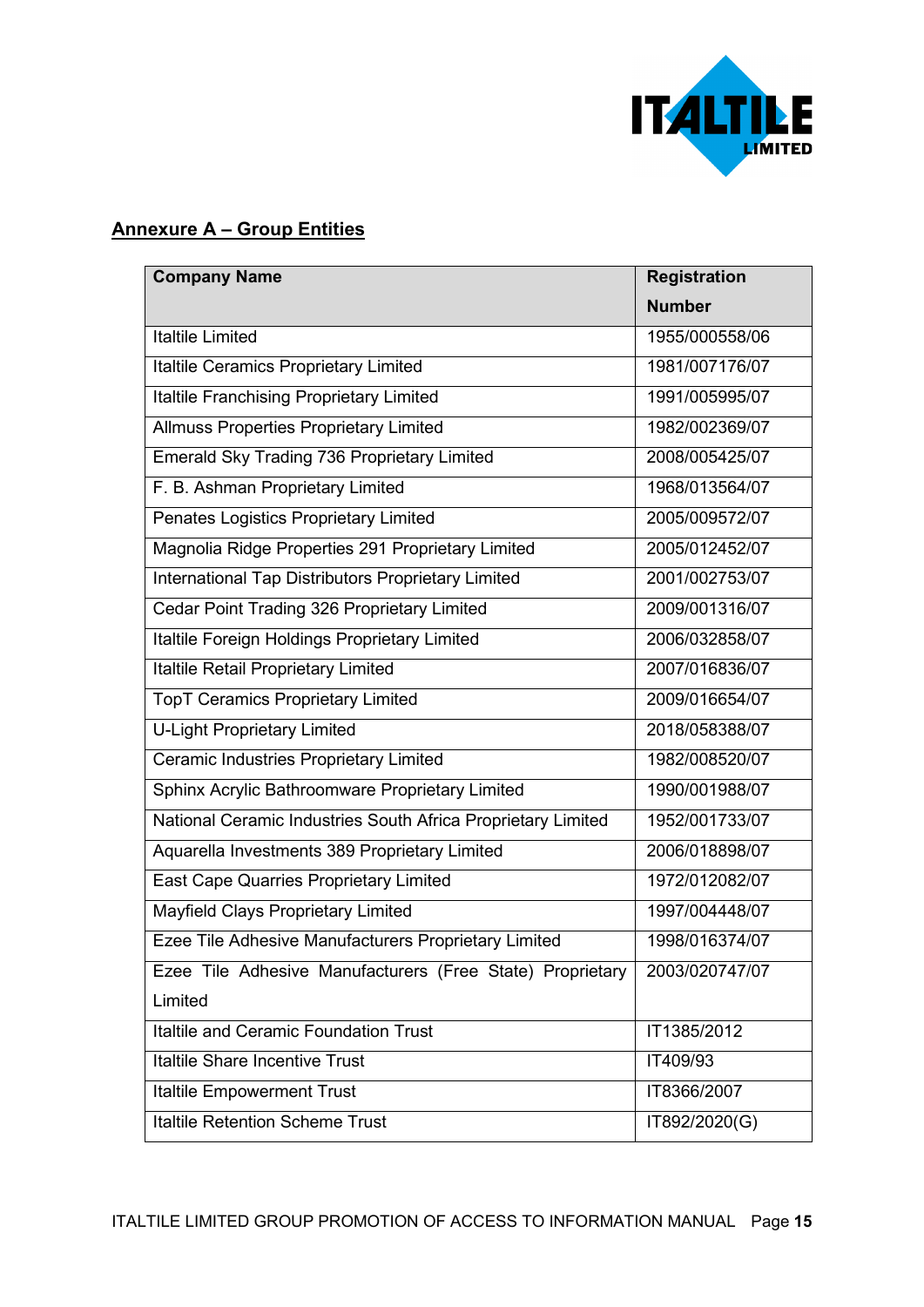

## **Annexure B - Fees**

#### **Fees Payable in Respect of Records Requested from the Italtile Group**

| The fees, in respect of private bodies, are as follows -                                                                  | <b>Rands</b> |
|---------------------------------------------------------------------------------------------------------------------------|--------------|
| For every photocopy of an A4-size page or part thereof                                                                    | R 1.10       |
| For every printed copy of an A4-size page or part thereof held on a computer or<br>in electronic or machine-readable form | R 0.75       |
| For a copy in a computer-readable form on -<br>stiffy disc R 7.50<br>compact disc R 70.00<br><b>USB R150.00</b>           |              |
| For a transcription of visual images, for an A4-size page or part thereof                                                 | R40.00       |
| For a copy of visual images                                                                                               | R 60.00      |
| For a transcription of an audio record, for an A4-size page or part thereof                                               | R 20.00      |
| For a copy of an audio record                                                                                             | R 30.00      |
| The request fee payable by a requester, other than a personal requester                                                   | R 50.00      |
| The access fees payable by a requester are as follows -                                                                   |              |
| For every photocopy of an A4-size page or part thereof                                                                    | R 1.10       |
| For every printed copy of an A4-size page or part thereof held on a computer or<br>in electronic or machine-readable form | R 0.75       |
| For a copy in a computer-readable form on -                                                                               |              |
| stiffy disc R 7.50<br>compact disc R 70.00<br><b>USB R150.00</b>                                                          |              |
| For a transcription of visual images, for an A4-size page or part thereof                                                 | R40.00       |
| For a copy of visual images                                                                                               | R 60.00      |
| For a transcription of an audio record, for an A4-size page or part thereof                                               | R 20.00      |
| For a copy of an audio record                                                                                             | R 30.00      |
| To search for and prepare the record for disclosure, R30.00 for each hour or part of an hour                              |              |

reasonably required for such search and preparation.

For purposes of section 54(2) of the Act, the following applies  $-$ 

- Six hours as the hours to be exceeded before a deposit is payable; and
- one third of the access fee is payable as a deposit by the requester.

The actual postage is payable when a copy of a record must be posted to a requester.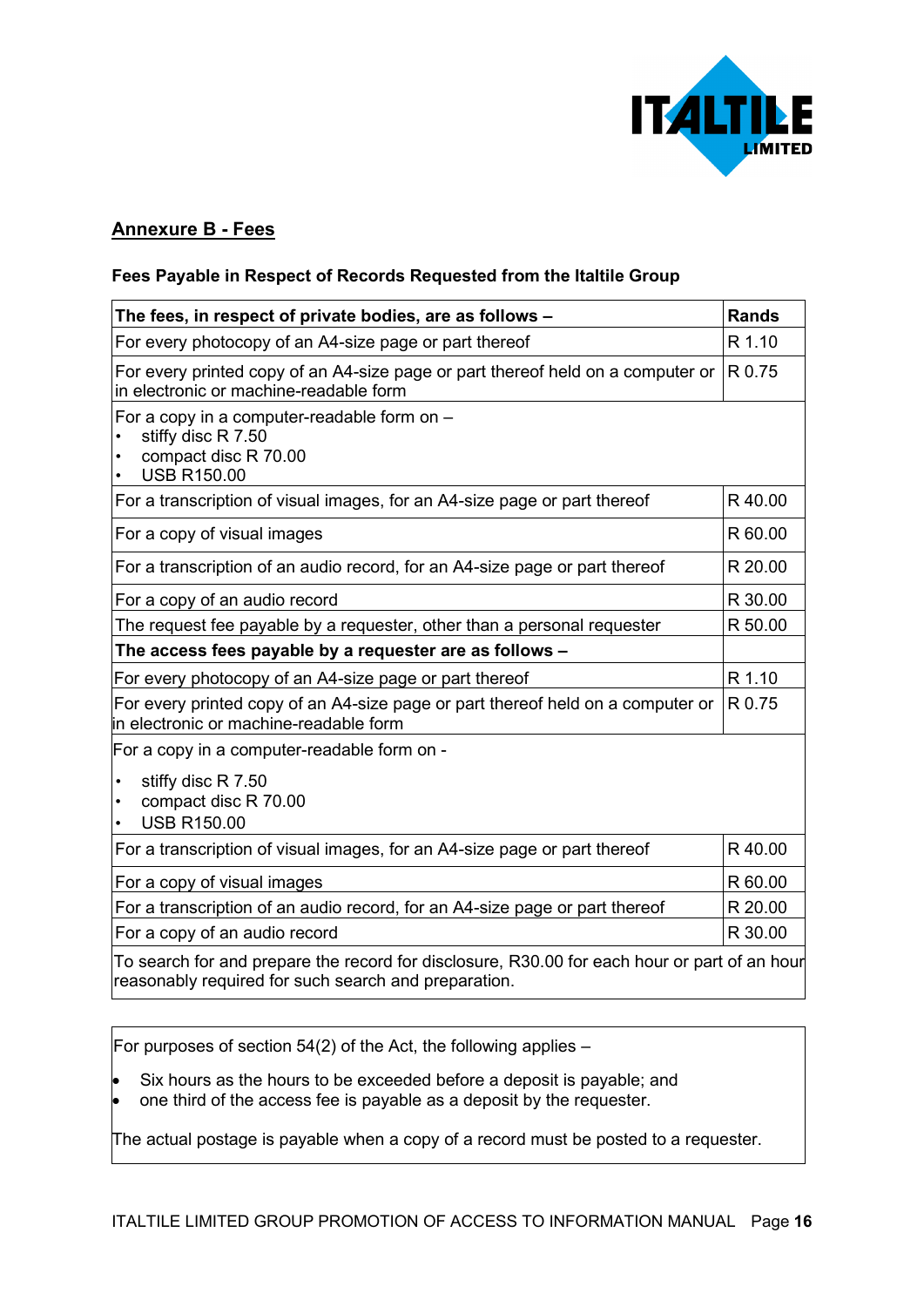

## **Annexure C – Request for Access Form**

## **FORM C REQUEST FOR ACCESS TO RECORD OF PRIVATE BODY**

#### **(Section 53(1) of the Act)**

#### **[Regulation 10]**

#### **A. Particulars of private body**

The Head: \_\_\_\_\_\_\_\_\_\_\_\_\_\_\_\_\_\_\_\_\_\_\_\_\_\_\_\_\_\_\_\_\_\_\_\_\_\_\_\_\_\_\_

Company Name: \_\_\_\_\_\_\_\_\_\_\_\_\_\_\_\_\_\_\_\_\_\_\_\_\_\_\_\_\_\_\_\_\_\_\_\_\_\_

Company Registration Number: \_\_\_\_\_\_\_\_\_\_\_\_\_\_\_\_\_\_\_\_\_\_\_\_\_\_

#### **B. Particulars of person requesting access to the record**

| (a) | The particulars of the person who requests access to the record must be given below. |
|-----|--------------------------------------------------------------------------------------|
| (b) | The address and/or fax number in the Republic to which the information is to be sent |
|     | must be given.                                                                       |
| (c) | Proof of the capacity in which the request is made, if applicable, must be attached. |

| Full names and surname:                |  |
|----------------------------------------|--|
| Identity number:                       |  |
| Postal address:                        |  |
|                                        |  |
|                                        |  |
| Fax number:                            |  |
| Telephone number:                      |  |
| E-mail address:                        |  |
| Capacity in which request is made,     |  |
| when made on behalf of another person: |  |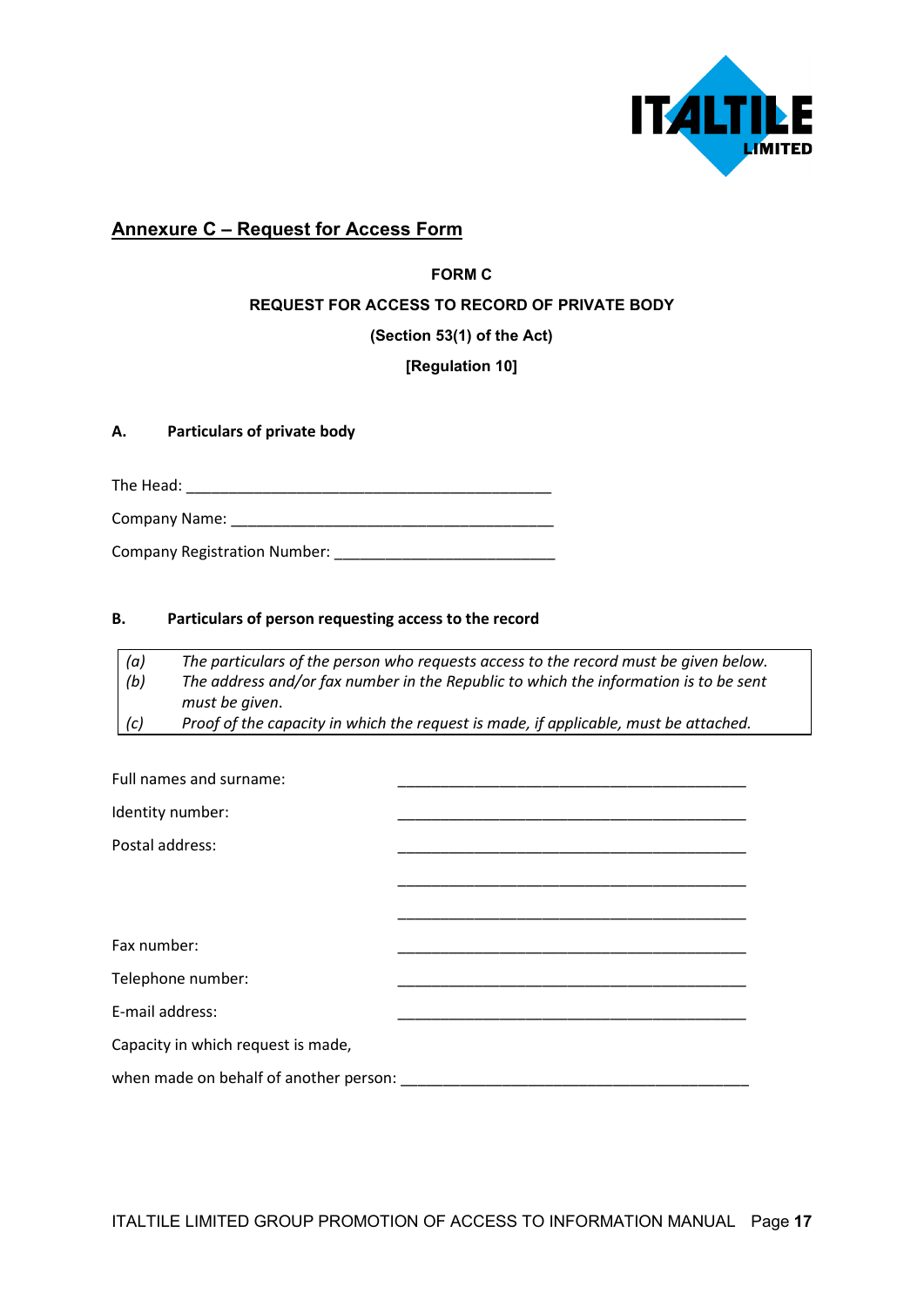

#### **C. Particulars of person on whose behalf request is made**

*This section must be completed ONLY if a request for information is made on behalf of another person.*

#### **D. Particulars of record**

| (a) | Provide full particulars of the record to which access is requested, including the reference |
|-----|----------------------------------------------------------------------------------------------|
|     | number if that is known to you, to enable the record to be located.                          |
| (b) | If the provided space is inadequate, please continue on a separate folio and attach it to    |
|     | this form. The requester must sign all the additional folios.                                |

\_\_\_\_\_\_\_\_\_\_\_\_\_\_\_\_\_\_\_\_\_\_\_\_\_\_\_\_\_\_\_\_\_\_\_\_\_\_\_\_\_\_\_\_\_\_\_\_\_\_\_\_\_\_\_\_\_\_\_\_\_\_\_\_\_\_ \_\_\_\_\_\_\_\_\_\_\_\_\_\_\_\_\_\_\_\_\_\_\_\_\_\_\_\_\_\_\_\_\_\_\_\_\_\_\_\_\_\_\_\_\_\_\_\_\_\_\_\_\_\_\_\_\_\_\_\_\_\_\_\_\_ \_\_\_\_\_\_\_\_\_\_\_\_\_\_\_\_\_\_\_\_\_\_\_\_\_\_\_\_\_\_\_\_\_\_\_\_\_\_\_\_\_\_\_\_\_\_\_\_\_\_\_\_\_\_\_\_\_\_\_\_\_\_\_\_\_

\_\_\_\_\_\_\_\_\_\_\_\_\_\_\_\_\_\_\_\_\_\_\_\_\_\_\_\_\_\_\_\_\_\_\_\_\_\_\_\_\_\_\_\_\_\_\_\_\_\_\_\_\_\_\_\_\_\_\_\_\_\_\_\_\_\_

\_\_\_\_\_\_\_\_\_\_\_\_\_\_\_\_\_\_\_\_\_\_\_\_\_\_\_\_\_\_\_\_\_\_\_\_\_\_\_\_\_\_\_\_\_\_\_\_\_\_\_\_\_\_\_\_\_\_\_\_\_\_\_\_\_\_\_ \_\_\_\_\_\_\_\_\_\_\_\_\_\_\_\_\_\_\_\_\_\_\_\_\_\_\_\_\_\_\_\_\_\_\_\_\_\_\_\_\_\_\_\_\_\_\_\_\_\_\_\_\_\_\_\_\_\_\_\_\_\_\_\_\_\_\_

\_\_\_\_\_\_\_\_\_\_\_\_\_\_\_\_\_\_\_\_\_\_\_\_\_\_\_\_\_\_\_\_\_\_\_\_\_\_\_\_\_\_\_\_\_\_\_\_\_\_\_\_\_\_\_\_\_\_\_\_\_\_\_\_\_\_\_

1. Description of record or relevant part of the record:

2. Reference number, if available:

3. Any further particulars of record:

#### **E. Fees**

| (a) | A request for access to a record, other than a record containing personal information |
|-----|---------------------------------------------------------------------------------------|
|     | about yourself, will be processed only after a <b>request fee</b> has been paid.      |
| (b) | You will be notified of the amount required to be paid as the request fee.            |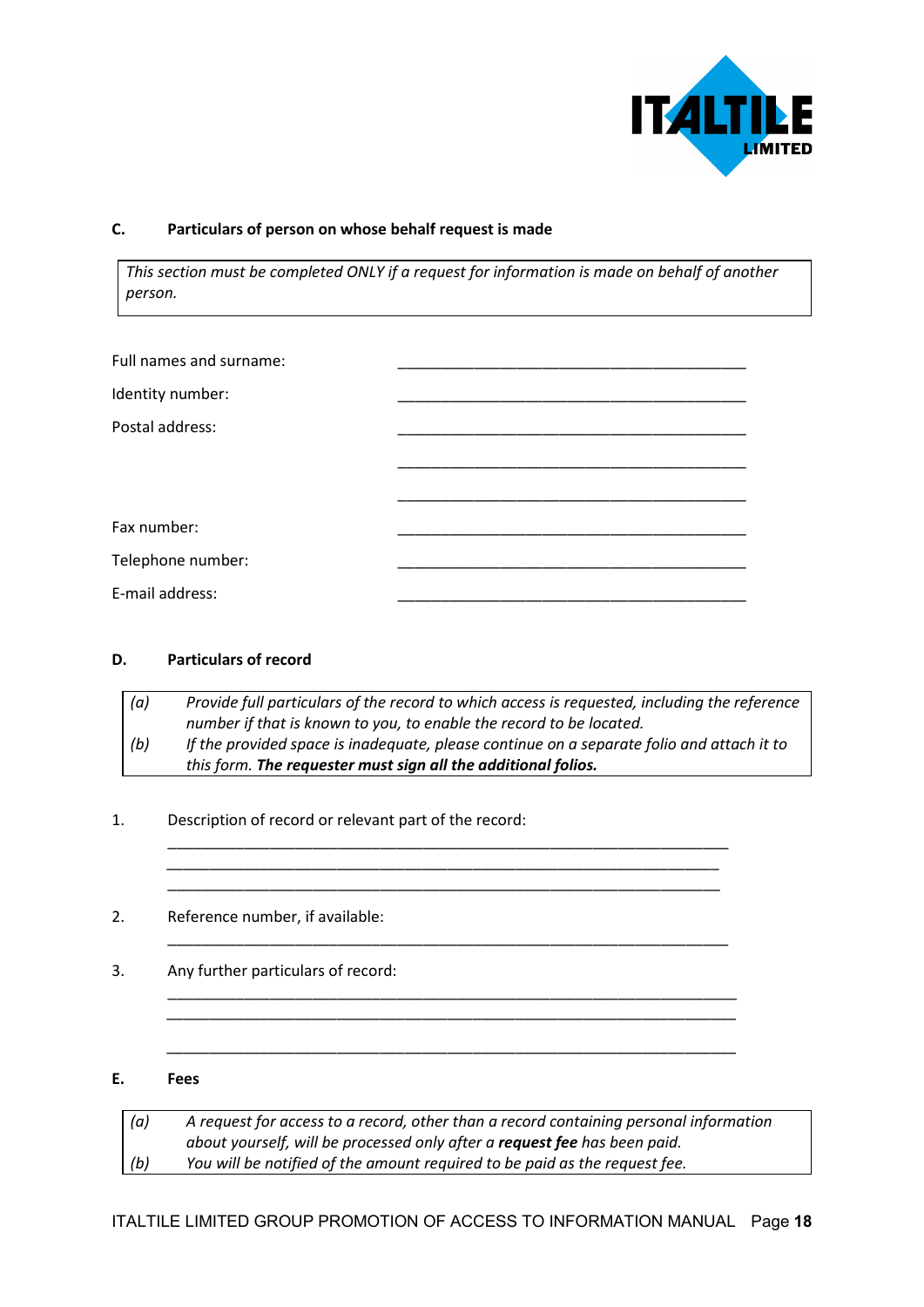

| (c) | The fee payable for access to a record depends on the form in which access is required |
|-----|----------------------------------------------------------------------------------------|
|     | and the reasonable time required to search for and prepare a record.                   |
| (d) | If you qualify for exemption of the payment of any fee, please state the reason for    |
|     | exemption.                                                                             |

\_\_\_\_\_\_\_\_\_\_\_\_\_\_\_\_\_\_\_\_\_\_\_\_\_\_\_\_\_\_\_\_\_\_\_\_\_\_\_\_\_\_\_\_\_\_\_\_\_\_\_\_\_\_\_\_\_\_\_\_\_\_\_\_\_\_\_\_\_\_\_\_\_ \_\_\_\_\_\_\_\_\_\_\_\_\_\_\_\_\_\_\_\_\_\_\_\_\_\_\_\_\_\_\_\_\_\_\_\_\_\_\_\_\_\_\_\_\_\_\_\_\_\_\_\_\_\_\_\_\_\_\_\_\_\_\_\_\_\_\_\_\_\_\_\_\_

Reason for exemption from payment of fees:

#### **F. Form of access to record**

| required.                           |                                                                                                                                                         | If you are prevented by a disability to read, view or listen to the record in the form of access<br>provided for in 1 to 4 hereunder, state your disability and indicate in which form the record is |  |  |
|-------------------------------------|---------------------------------------------------------------------------------------------------------------------------------------------------------|------------------------------------------------------------------------------------------------------------------------------------------------------------------------------------------------------|--|--|
|                                     | Disability:                                                                                                                                             | Form in which record is required:                                                                                                                                                                    |  |  |
| Mark the appropriate box with an X. |                                                                                                                                                         |                                                                                                                                                                                                      |  |  |
| <b>NOTES:</b>                       |                                                                                                                                                         |                                                                                                                                                                                                      |  |  |
| (a)                                 | Compliance with your request in the specified form may depend on the form in which the<br>record is available.                                          |                                                                                                                                                                                                      |  |  |
| (b)                                 | Access in the form requested may be refused in certain circumstances. In such a case you<br>will be informed if access will be granted in another form. |                                                                                                                                                                                                      |  |  |
| (c)                                 | The fee payable for access to the record, if any, will be determined partly by the form in<br>which access is requested.                                |                                                                                                                                                                                                      |  |  |

| 1.                                                                                          | If the record is in written or printed form: |  |                                                                                                   |  |                                 |
|---------------------------------------------------------------------------------------------|----------------------------------------------|--|---------------------------------------------------------------------------------------------------|--|---------------------------------|
|                                                                                             | copy of record*                              |  | inspection of record                                                                              |  |                                 |
| 2.                                                                                          | If record consists of visual images          |  |                                                                                                   |  |                                 |
|                                                                                             |                                              |  | (this includes photographs, slides, video recordings, computer-generated images, sketches, etc.): |  |                                 |
|                                                                                             | view the images                              |  | copy of the images*                                                                               |  | transcription of the<br>images* |
| 3.<br>If record consists of recorded words or information which can be reproduced in sound: |                                              |  |                                                                                                   |  |                                 |
|                                                                                             | listen to the soundtrack                     |  | transcription of soundtrack*                                                                      |  |                                 |
|                                                                                             | (audio cassette)                             |  | (written or printed document)                                                                     |  |                                 |
|                                                                                             |                                              |  |                                                                                                   |  |                                 |
|                                                                                             |                                              |  |                                                                                                   |  |                                 |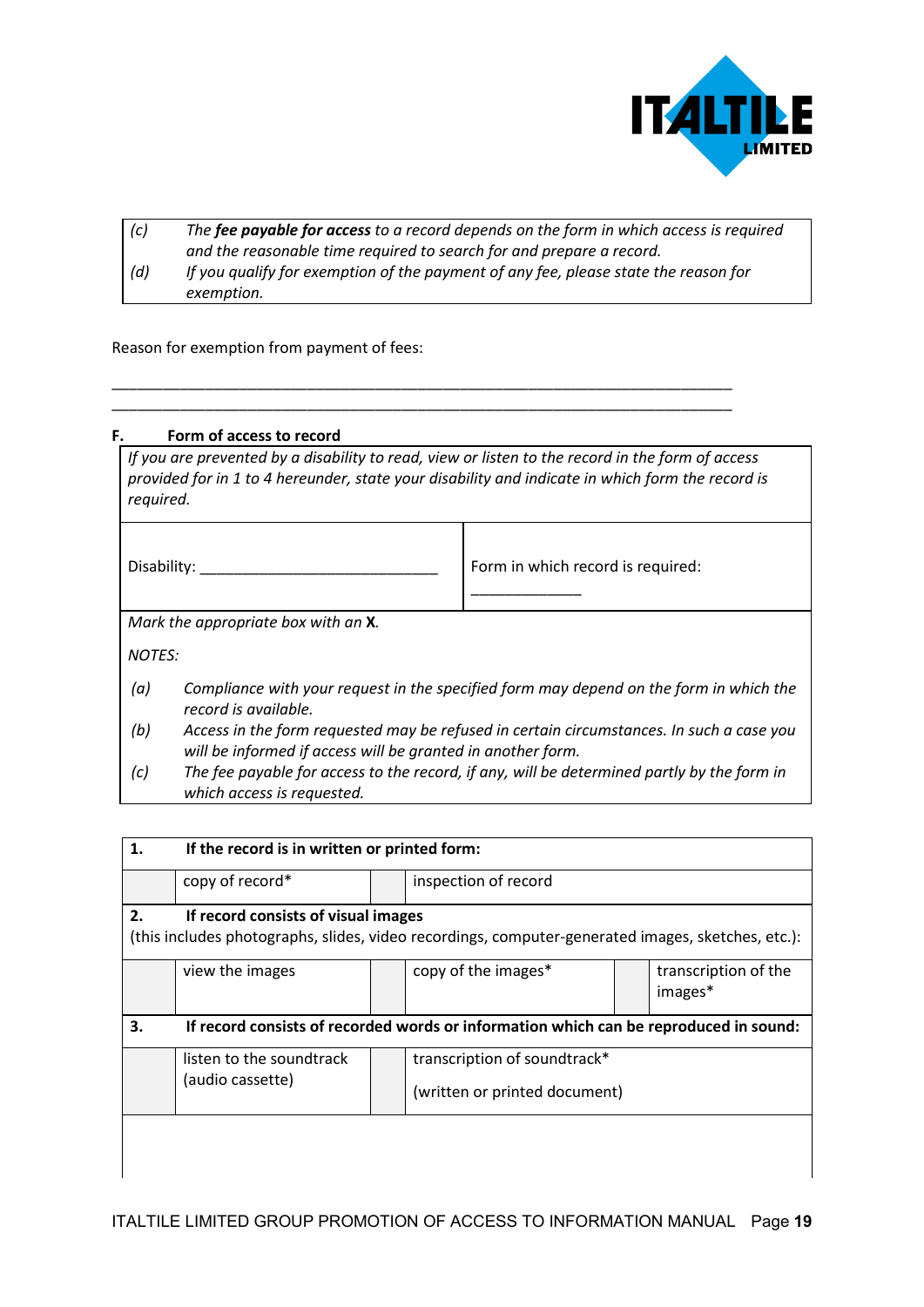

| 4.                                                                                                                                                  | If record is held on computer or in an electronic or machine-readable form: |                                                            |       |                                                           |     |
|-----------------------------------------------------------------------------------------------------------------------------------------------------|-----------------------------------------------------------------------------|------------------------------------------------------------|-------|-----------------------------------------------------------|-----|
|                                                                                                                                                     | printed copy of record*                                                     | printed copy of<br>information derived from<br>the record* | disc) | copy in computer<br>readable form*<br>(stiffy or compact) |     |
| *If you requested a copy or transcription of a record (above), do you wish the<br>copy or transcription to be posted to you?<br>Postage is payable. |                                                                             |                                                            |       | <b>YES</b>                                                | NO. |

#### **G. Particulars of right to be exercised or protected**

*If the provided space is inadequate, please continue on a separate folio and attach it to this form. The requester must sign all the additional folios.*

\_\_\_\_\_\_\_\_\_\_\_\_\_\_\_\_\_\_\_\_\_\_\_\_\_\_\_\_\_\_\_\_\_\_\_\_\_\_\_\_\_\_\_\_\_\_\_\_\_\_\_\_\_\_\_\_\_\_\_\_\_\_\_\_\_\_ \_\_\_\_\_\_\_\_\_\_\_\_\_\_\_\_\_\_\_\_\_\_\_\_\_\_\_\_\_\_\_\_\_\_\_\_\_\_\_\_\_\_\_\_\_\_\_\_\_\_\_\_\_\_\_\_\_\_\_\_\_\_\_\_\_\_\_

\_\_\_\_\_\_\_\_\_\_\_\_\_\_\_\_\_\_\_\_\_\_\_\_\_\_\_\_\_\_\_\_\_\_\_\_\_\_\_\_\_\_\_\_\_\_\_\_\_\_\_\_\_\_\_\_\_\_\_\_\_\_\_\_\_\_ \_\_\_\_\_\_\_\_\_\_\_\_\_\_\_\_\_\_\_\_\_\_\_\_\_\_\_\_\_\_\_\_\_\_\_\_\_\_\_\_\_\_\_\_\_\_\_\_\_\_\_\_\_\_\_\_\_\_\_\_\_\_\_\_\_\_\_ \_\_\_\_\_\_\_\_\_\_\_\_\_\_\_\_\_\_\_\_\_\_\_\_\_\_\_\_\_\_\_\_\_\_\_\_\_\_\_\_\_\_\_\_\_\_\_\_\_\_\_\_\_\_\_\_\_\_\_\_\_\_\_\_\_

- 1. Indicate which right is to be exercised or protected:
- 2. Explain why the record requested is required for the exercise or protection of the aforementioned right:

\_\_\_\_\_\_\_\_\_\_\_\_\_\_\_\_\_\_\_\_\_\_\_\_\_\_\_\_\_\_\_\_\_\_\_\_\_\_\_\_\_\_\_\_\_\_\_\_\_\_\_\_\_\_\_\_\_\_\_\_\_\_\_\_\_\_

#### **H. Notice of decision regarding request for access**

*You will be notified in writing whether your request has been approved/denied. If you wish to be informed in another manner, please specify the manner and provide the necessary particulars to enable compliance with your request.*

How would you prefer to be informed of the decision regarding your request for access to the record?

\_\_\_\_\_\_\_\_\_\_\_\_\_\_\_\_\_\_\_\_\_\_\_\_\_\_\_\_\_\_\_\_\_\_\_\_\_\_\_\_\_\_\_\_\_\_\_\_\_\_\_\_\_\_\_\_\_\_\_\_\_\_\_\_\_\_\_\_\_\_\_\_\_ \_\_\_\_\_\_\_\_\_\_\_\_\_\_\_\_\_\_\_\_\_\_\_\_\_\_\_\_\_\_\_\_\_\_\_\_\_\_\_\_\_\_\_\_\_\_\_\_\_\_\_\_\_\_\_\_\_\_\_\_\_\_\_\_\_\_\_\_\_\_\_\_\_

\_\_\_\_\_\_\_\_\_\_\_\_\_\_\_\_\_\_\_\_\_\_\_\_\_\_\_\_\_\_\_\_\_\_\_\_\_\_\_\_\_\_\_\_\_\_\_\_\_\_\_\_\_\_\_\_\_\_\_\_\_\_\_\_\_\_\_\_\_\_\_\_\_ \_\_\_\_\_\_\_\_\_\_\_\_\_\_\_\_\_\_\_\_\_\_\_\_\_\_\_\_\_\_\_\_\_\_\_\_\_\_\_\_\_\_\_\_\_\_\_\_\_\_\_\_\_\_\_\_\_\_\_\_\_\_\_\_\_\_\_\_\_\_\_\_\_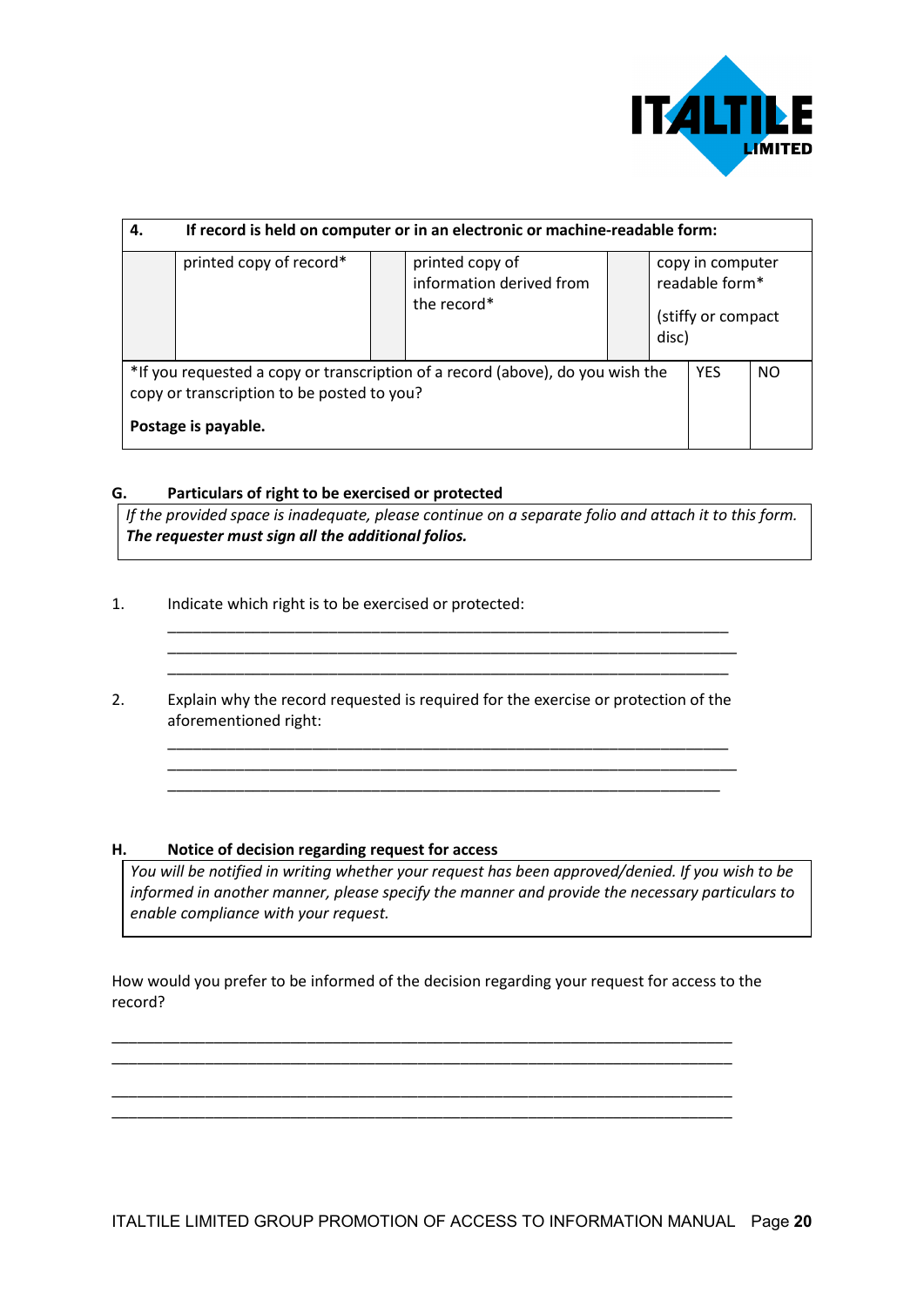

Signed at \_\_\_\_\_\_\_\_\_\_\_\_\_\_\_\_\_\_\_\_\_\_\_\_\_\_ this \_\_\_\_\_\_\_\_\_day of \_\_\_\_\_\_\_\_\_\_\_\_\_\_\_\_\_\_\_\_\_ 20\_\_\_\_

Signature of requestor /

person on whose behalf request is made

\_\_\_\_\_\_\_\_\_\_\_\_\_\_\_\_\_\_\_\_\_\_\_\_\_\_\_\_\_\_\_\_\_\_\_\_

Name of requestor /

person on whose behalf request is made

\_\_\_\_\_\_\_\_\_\_\_\_\_\_\_\_\_\_\_\_\_\_\_\_\_\_\_\_\_\_\_\_\_\_\_\_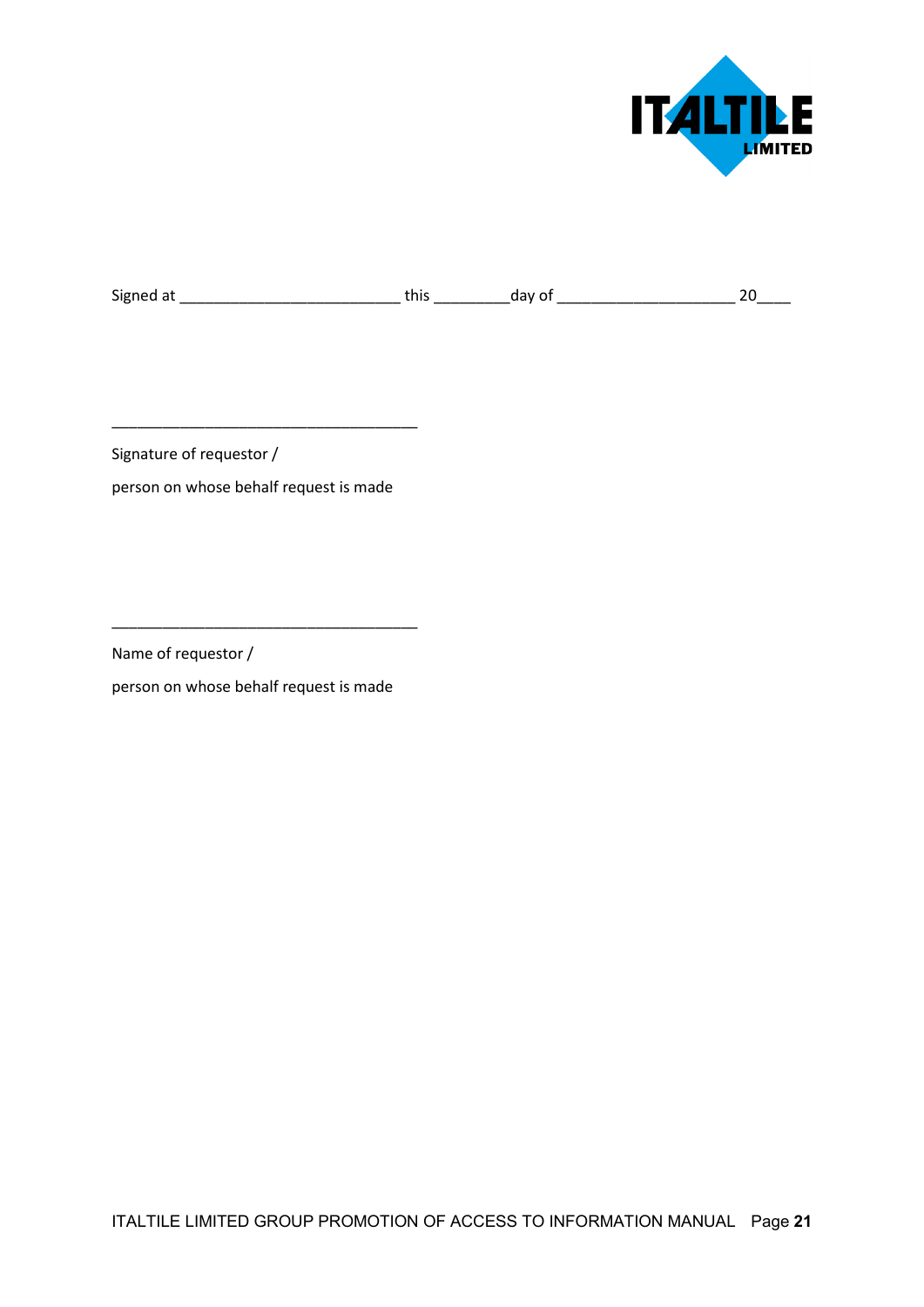

## **Annexure D – POPIA Forms**

#### **FORM 1**

## **OBJECTION TO THE PROCESSING OF PERSONAL INFORMATION IN TERMS OF SECTION 11(3) OF THE PROTECTION OF PERSONAL INFORMATION ACT, 2013 (ACT NO. 4 OF 2013)**

## **REGULATIONS RELATING TO THE PROTECTION OF PERSONAL INFORMATION, 2017**

## **[Regulation 2(1)]**

*Note*

- *1. Affidavits or other documentary evidence as applicable in support of the objection may be attached.*
- *2. If the space provided for in this Form is inadequate, submit information as an Annexure to this Form and sign each page.*
- *3. Complete as is applicable*

| A                                                             | <b>DETAILS OF DATA SUBJECT</b> |
|---------------------------------------------------------------|--------------------------------|
| Name(s) and surname/ registered<br>name of data subject:      |                                |
| Unique Identifier/ Identity Number/<br>Registration Number    |                                |
|                                                               |                                |
| Residential, postal or business                               |                                |
| address:                                                      |                                |
|                                                               | Code (<br>$\mathcal{E}$        |
| Contact number(s):                                            |                                |
| Fax number / Email address:                                   |                                |
| B                                                             | DETAILS OF RESPONSIBLE PARTY   |
| Name(s) and surname/ Registered<br>name of responsible party: |                                |
|                                                               |                                |
|                                                               |                                |
| Residential, postal or business<br>address:                   |                                |
|                                                               |                                |
|                                                               | Code (<br>$\mathcal{E}$        |
| Contact number(s):                                            |                                |

ITALTILE LIMITED GROUP PROMOTION OF ACCESS TO INFORMATION MANUAL Page **22**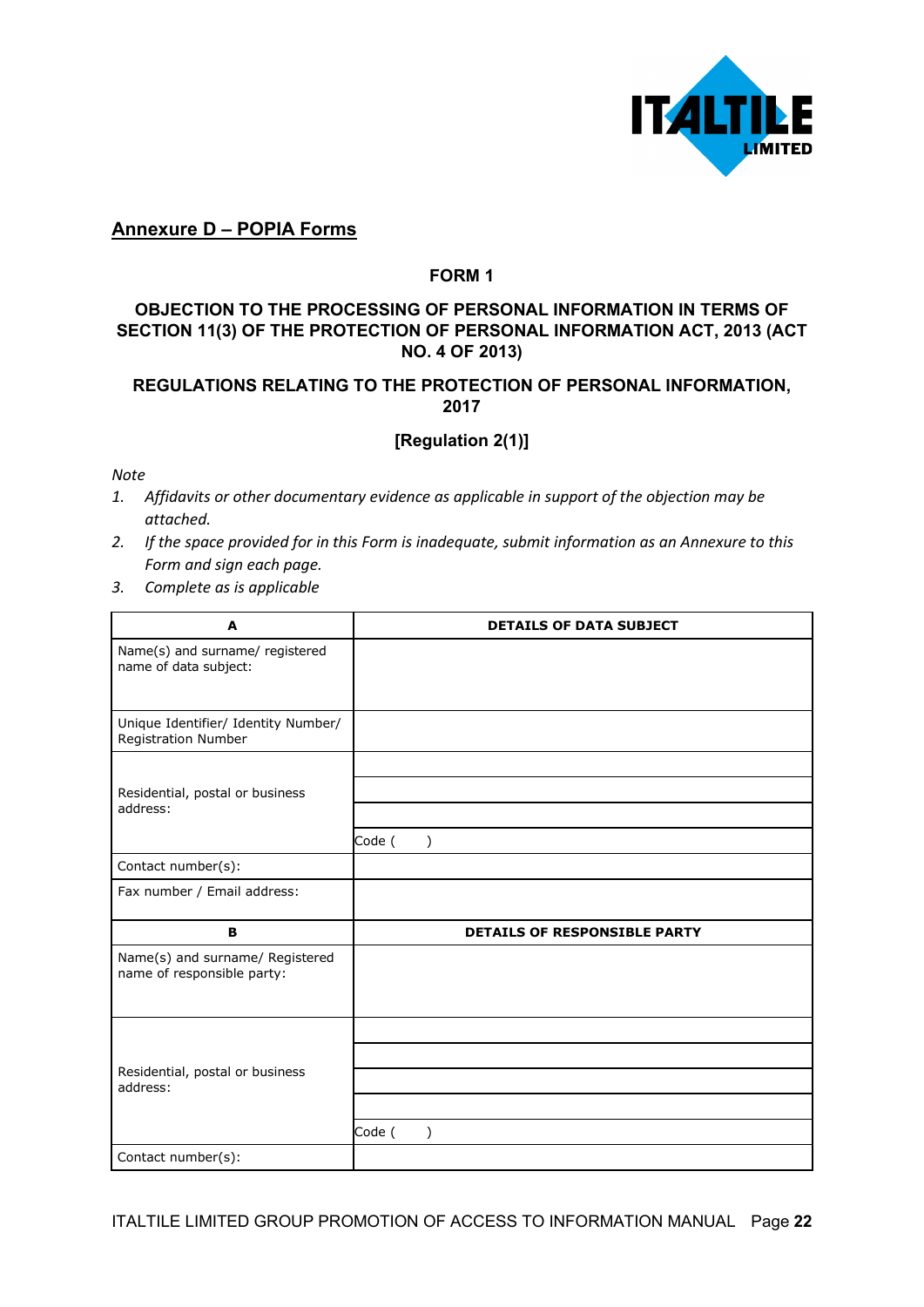

| Fax number/ Email address: |                                                                                                                    |
|----------------------------|--------------------------------------------------------------------------------------------------------------------|
|                            | REASONS FOR OBJECTION IN TERMS OF SECTION 11 (1) (d)<br>to (f) (Please provide detailed reasons for the objection) |
|                            |                                                                                                                    |
|                            |                                                                                                                    |
|                            |                                                                                                                    |
|                            |                                                                                                                    |

\_\_\_\_\_\_\_\_\_\_\_\_\_\_\_\_\_\_

Signed at this day of 20.............

Signature of data subject/designated person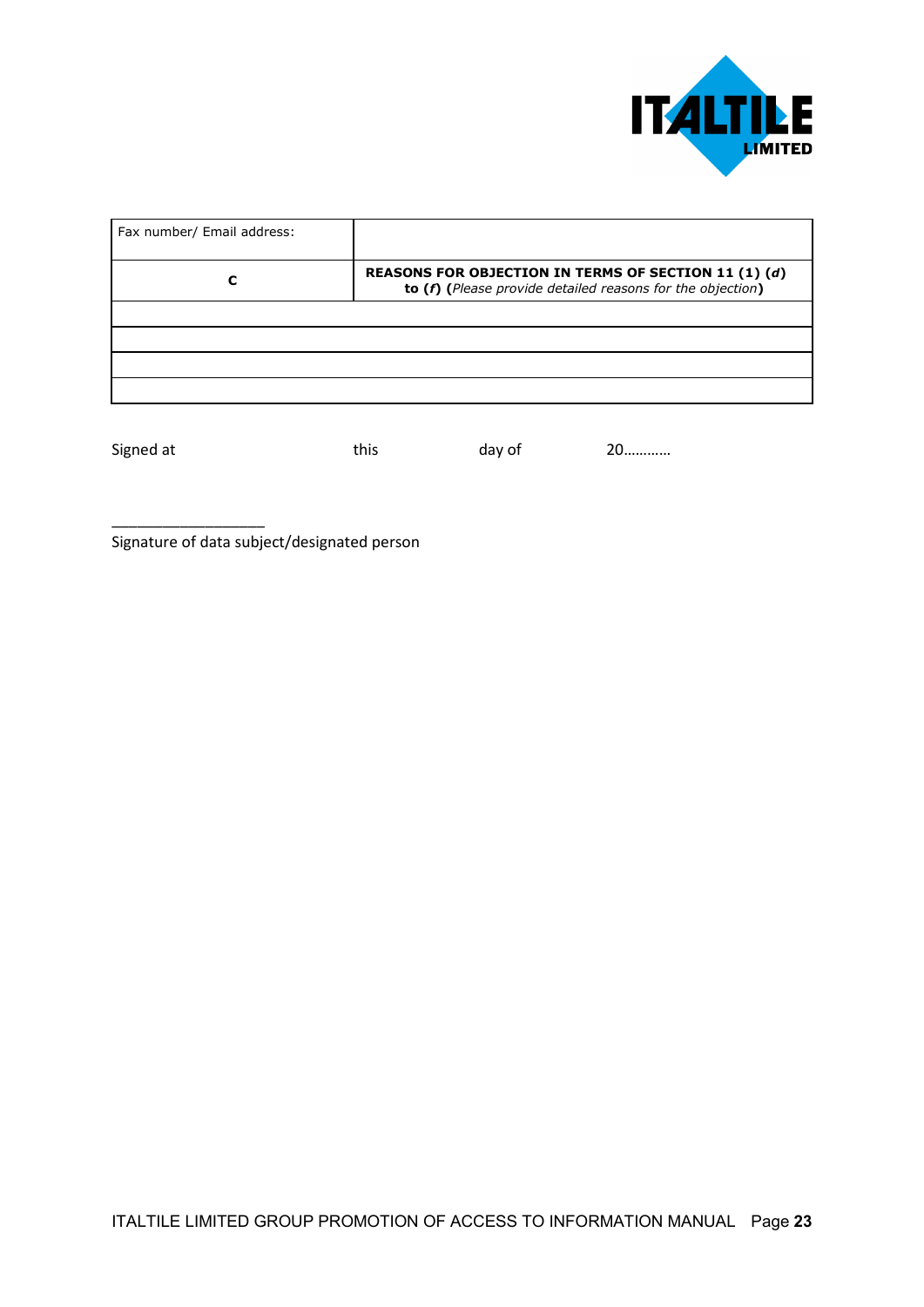

#### **FORM 2**

## **REQUEST FOR CORRECTION OR DELETION OF PERSONAL INFORMATION OR DESTROYING OR DELETION OF RECORD OF PERSONAL INFORMATION IN TERMS OF SECTION 24(1) OF THE PROTECTION OF PERSONAL INFORMATION ACT, 2013 (ACT NO. 4 OF 2013)**

#### **REGULATIONS RELATING TO THE PROTECTION OF PERSONAL INFORMATION, 2017**

## **[Regulation 3(2)]**

*Note:*

- *1. Affidavits or other documentary evidence as applicable in support of the request may be attached.*
- *2. If the space provided for in this Form is inadequate, submit information as an Annexure to this Form and sign each page.*
- *3. Complete as is applicable.*

Mark the appropriate box with an "x".

#### **Request for:**

Correction or deletion of the personal information about the data subject which is in possession or under the control of the responsible party.

Destroying or deletion of a record of personal information about the data subject which is in possession or under the control of the responsible party and who is no longer authorised to retain the record of information.

| A                                                                 | <b>DETAILS OF THE DATA SUBJECT</b>  |
|-------------------------------------------------------------------|-------------------------------------|
| Name(s) and surname/<br>registered name of data<br>subject:       |                                     |
| Unique identifier/ Identity<br>Number/ Registration<br>Number:    |                                     |
|                                                                   |                                     |
| Residential, postal or business                                   |                                     |
| address:                                                          | Code ()                             |
| Contact number(s):                                                |                                     |
| Fax number/E-mail address:                                        |                                     |
| в                                                                 | <b>DETAILS OF RESPONSIBLE PARTY</b> |
| Name(s) and surname /<br>registered name of<br>responsible party: |                                     |
|                                                                   |                                     |

ITALTILE LIMITED GROUP PROMOTION OF ACCESS TO INFORMATION MANUAL Page **24**